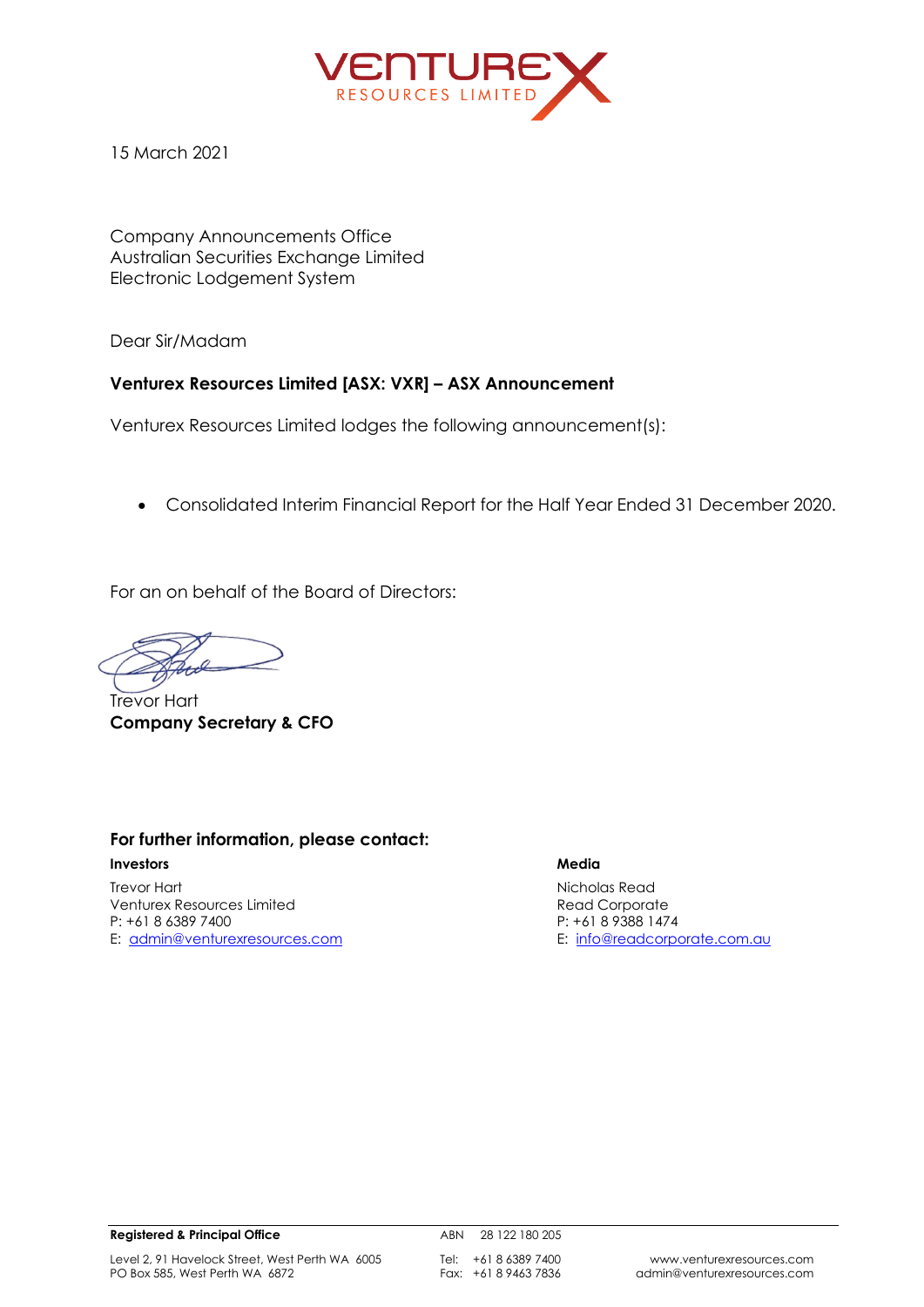

# **VENTUREX RESOURCES LIMITED ABN 28 122 180 205**

# **Consolidated Interim Financial Report**

**For the Half Year Ended 31 December 2020**

This interim financial report does not include all the notes of the type normally included in an annual financial report. Accordingly, this report is to be read in conjunction with the Annual Report for the year ended 30 June 2020 and any public announcements made by Venturex Resources Limited during the half year to 31 December 2020 in accordance with the continuous disclosure of the Corporations Act 2001.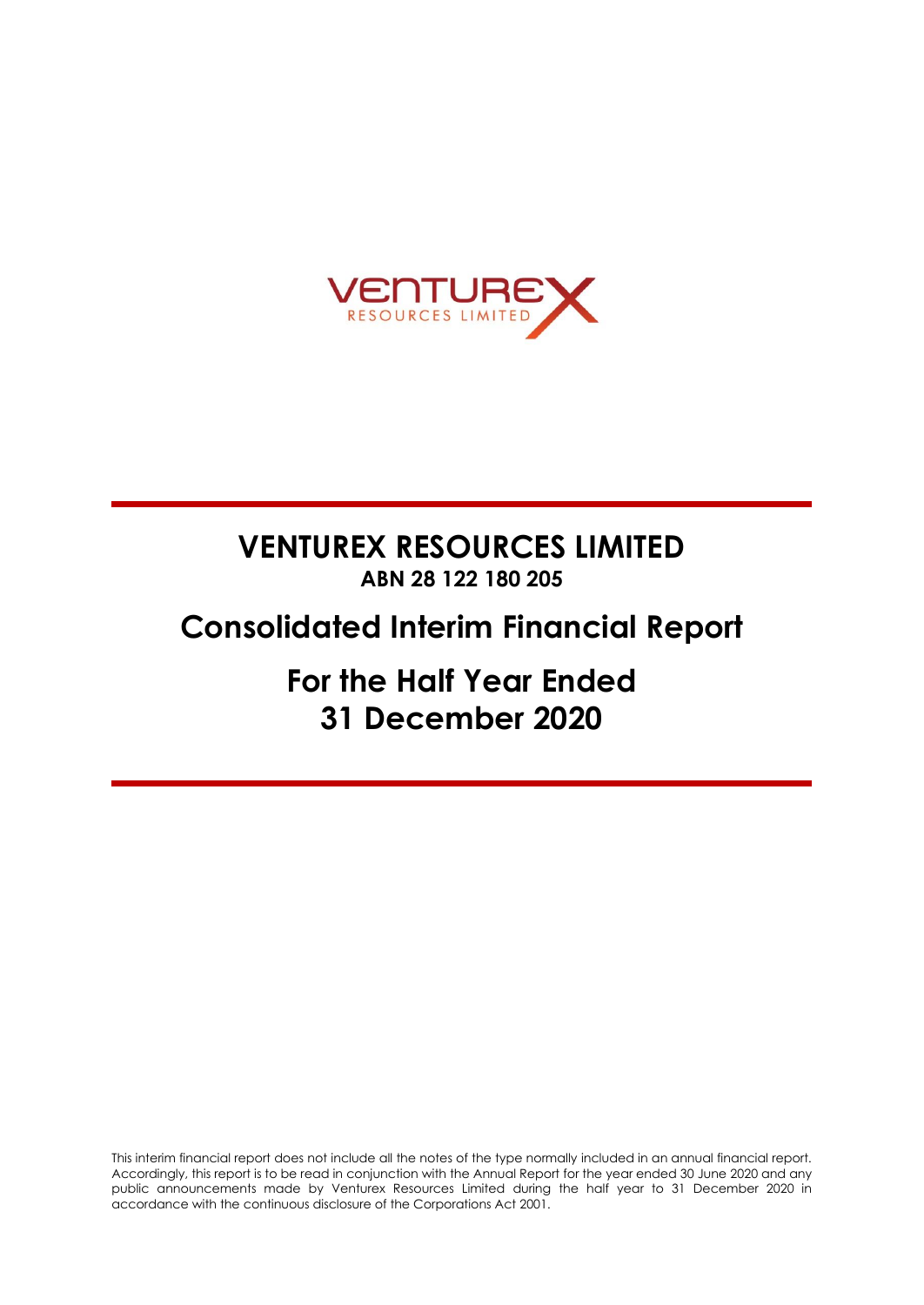# **Corporate Directory**

### **DIRECTORS**

Anthony Kiernan Non-Executive Chairman<br>Anthony Reilly Executive Director **Executive Director** Michael McMullen Executive Director Craig McGown Non-Executive Director

**COMPANY SECRETARY/CFO** Trevor Hart

### **REGISTERED OFFICE / PRINCIPAL PLACE OF BUSINESS**

Level 2, 91 Havelock Street West Perth, WA, 6005, Australia

Tel: (61 8) 6389 7400 Fax: (61 8) 9463 7836

**ABN** 28 122 180 205

### **WEBSITE** [www.venturexresources.com](http://www.venturexresources.com/)

**QUOTED SECURITIES** ASX Code: VXR

### **AUDITORS**

BDO Audit (WA) Pty Ltd 38 Station Street Subiaco WA 6008, Australia

### **SHARE REGISTRY**

Link Market Services Limited Level 12, 250 St Georges Terrace Perth WA 6000, Australia

Tel: (61) 1300 554 474 Fax: (61 2) 9287 0303

# **Table of Contents**

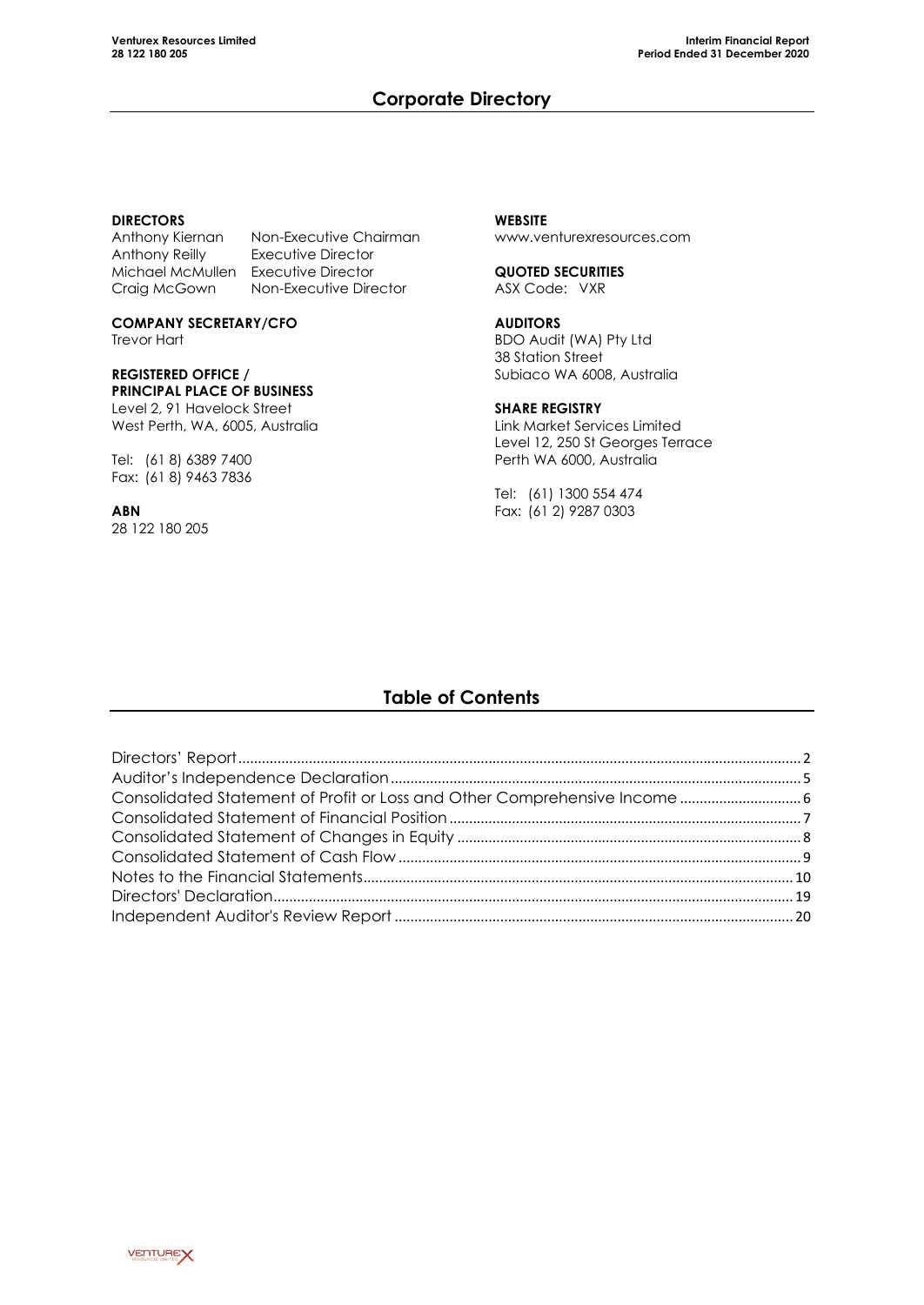# **Directors' Report**

Your Directors present their report on the Group consisting of Venturex Resources Limited (Venturex) and the entities it controlled at the end of, or during, the half year ended 31 December 2020.

#### **Directors**

The following persons were Directors of Venturex during the whole of the half year and up to the date of this report. Directors were in office for the entire period unless otherwise stated.

| Anthony Kiernan<br>Anthony Reilly<br>Michael McMullen<br>Craig McGown | Non-Executive Chairman<br>Executive Director<br>Executive Director<br>Non-Executive Director | appointed 24 February 2021<br>appointed 8 February 2021 |
|-----------------------------------------------------------------------|----------------------------------------------------------------------------------------------|---------------------------------------------------------|
| Darren Stralow                                                        | Non-Executive Director                                                                       | resigned 24 February 2021                               |

#### **Financial Results**

The consolidated loss before and after income tax of the Group during the half year ended 31 December 2020 was \$2,788,713 (31 December 2019: \$2,774,912 ).

#### **Dividend**

No dividends were paid or proposed during the half-year.

#### **Review of Operations**

During the six months ended 31 December 2020, the Group's principal continuing activity was the further advancement to development of the Sulphur Springs Copper-Zinc Project and continued to explore its tenements, which are located in the Pilbara in Western Australia.

#### Sulphur Springs Copper-Zinc Project

- ➢ Project implementation and development strategies advancing.
- ➢ A Heritage Survey has been completed by the Njamal Traditional Owners.

#### Mining and Environmental Approvals

- $\triangleright$  A Mining Proposal was approved for the construction of the access road to the mine site.
- $\triangleright$  The approval of a separate Mining Proposal is required for the development of the open cut and underground mine and processing plant.
- ➢ Other secondary approvals for the Sulphur Springs Copper-Zinc Project remain in process or in preparation.

### **Exploration**

- ➢ An exploration drilling programme was completed at the Breakers prospects which forms part of the Sulphur Springs Copper-Zinc Project, resulting in thick high-grade VMS mineralisation intersected.
- ➢ Geophysical surveys were also completed at the Evelyn and Salt Creek prospects within the Whim Creek Project.

#### Financing

- ➢ In July and August, Venturex completed a capital raising of \$3,551,126 (with an issue price of \$0.055), consisting of an Institutional Placement and a Share Purchase Plan were completed, resulting in the issue of 64,565,872 Ordinary Shares and 49,492,207 free attaching Options (with an exercise price of \$0.10).
- ➢ A total of 4,082,560 unlisted options (with an exercise price of \$0.10) were exercised during the period, resulting in \$408,256 being received.

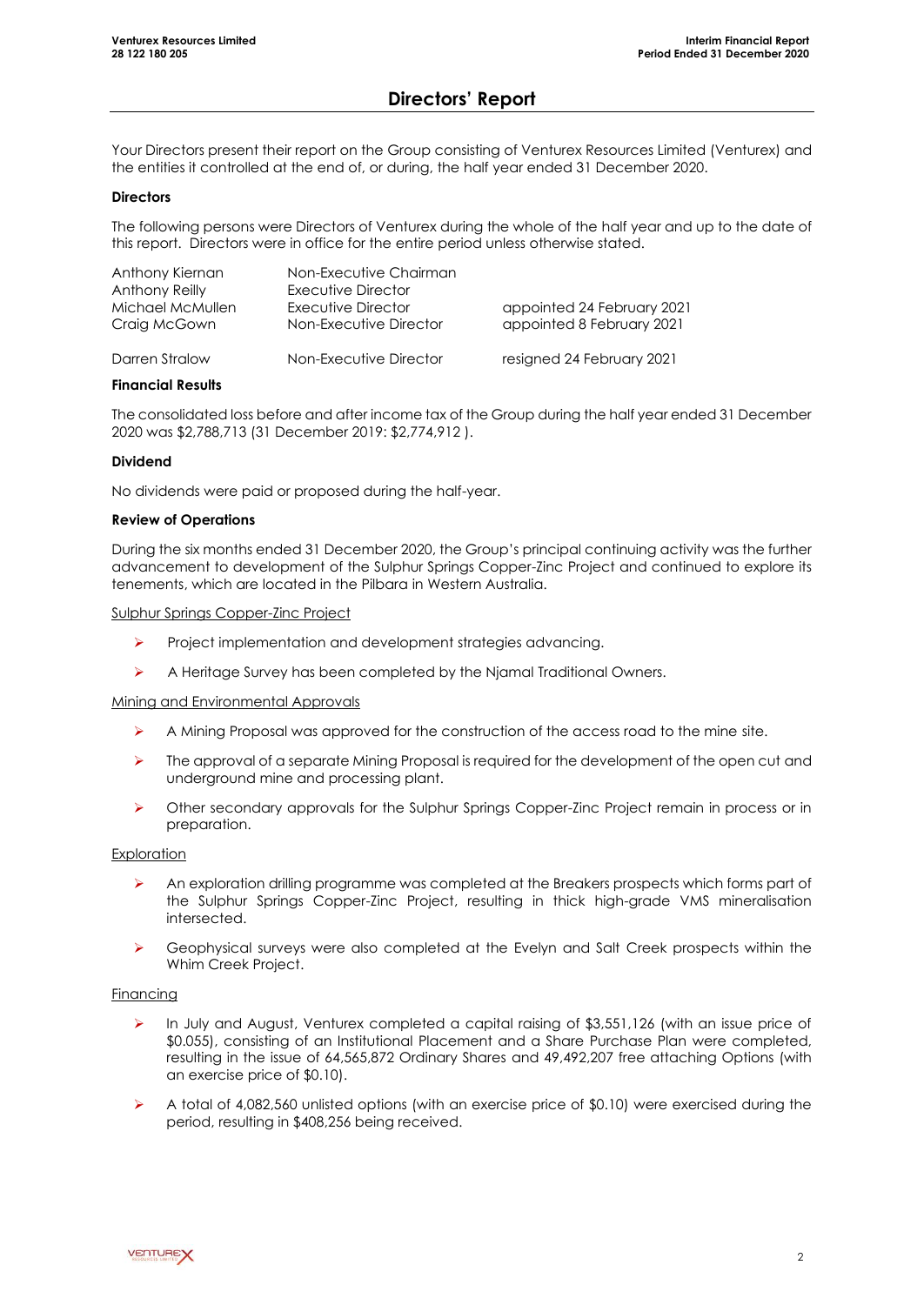# **Directors' Report**

### Whim Creek Joint Venture

- ➢ On the 21 July 2020, a binding earn-in and joint venture agreement was executed with ANAX Metals Ltd ("ANX" then Aurora Minerals Limited) covering the non-core Whim Creek Copper-Zinc Project in the Pilbara region. ANX is to earn an 80% interest via cash payments to Venturex totalling \$3.15m, project expenditure of \$4m and assuming the obligation for the external \$3.5m (second tranche) payment on mining. Venturex is free carried through to the Decision to Mine.
- As announced (ASX release 7 December 2020), ANX earned a 40% interest of the Whim Creek Joint Venture and subsequent to the half year has earned a further 40% on 15 January 2021 to increase their interest of the Whim Creek Joint Venture to 80%.

### **Corporate**

During the period, the following changes occurred to the Group's capital structure:

- ➢ Expiry of 623,691 performance rights on 1 July 2020;
- ➢ Issue of 36,504,484 ordinary shares on 20 July 2020 (Share Purchase Plan);
- ➢ Issue of 545,454 ordinary shares on 20 July 2020, converting \$30,000 of the Northern Star Resources Limited Loan (Share Purchase Plan);
- ➢ Issue of 1,818,180 ordinary shares on 23 July 2020 (Institutional Placement);
- ➢ Conversion of 373,530 performance rights into ordinary shares on 31 July 2020;
- ➢ Issue of 11,052,300 ordinary shares on 17 August 2020 (Institutional Placement);
- ➢ Issue of 14,645,454 ordinary shares on 17 August 2020, converting \$805,500 of the Northern Star Resources Limited Loan (Institutional Placement);
- ➢ Expiry of 666,667 performance rights on 21 August 2020;
- ➢ Conversion of 244,322 performance rights into ordinary shares on 1 September 2020;
- ➢ Conversion of 33,334 performance rights into ordinary shares on 20 October 2020;
- ➢ Issue of 4,419,445 performance rights on 26 October 2020;
- ➢ Conversion of 908,332 unlisted options into ordinary shares on 30 October 2020;
- ➢ Conversion of 1,115,950 unlisted options into ordinary shares on 18 November 2020;
- ➢ Conversion of 981,700 unlisted options into ordinary shares on 04 December 2020;
- ➢ Conversion of 1,076,578 unlisted options into ordinary shares on 18 December 2020.

The Group's current capital on issue stands as at the date of this report is:

- $\blacktriangleright$  403,855,095 ordinary shares
- ➢ 4,419,445 unlisted performance rights
- ➢ 28,401,068 unlisted options

### **Events Subsequent to Reporting Date**

- ➢ On 15th January 2021, Anax Metals Ltd (ANX) completed the additional earn in interest after spending a total of \$1.5 million. From this date ANX holds 80% / VXR holds 20% of the joint venture interst in the Whim Creek Project.
- ➢ On 22 January 2021, 567,264 Ordinary Shares were issued following the conversion of unlisted Options, raising \$56,726.
- ➢ On 8 February 2021, (ASX release date), Venturex announced that Tony Kiernan will resign as non-executive Chairman and as a Director from 31 March 2021 and Anthony Reilly will assume the role of Chairman on an interim basis from 31 March 2021.
- ➢ On 8 February 2021, Craig McGown was appointed to the Board as a non-executive Director.
- ➢ On 23 February 2021, Venturex entered a consultancy agreement with Bill Beament.
- ➢ As previously announced on 24 Februrary 2021, Bill Beament will join the board as a full-time Executive Director from 1 July 2021 (subject to shareholder approval).

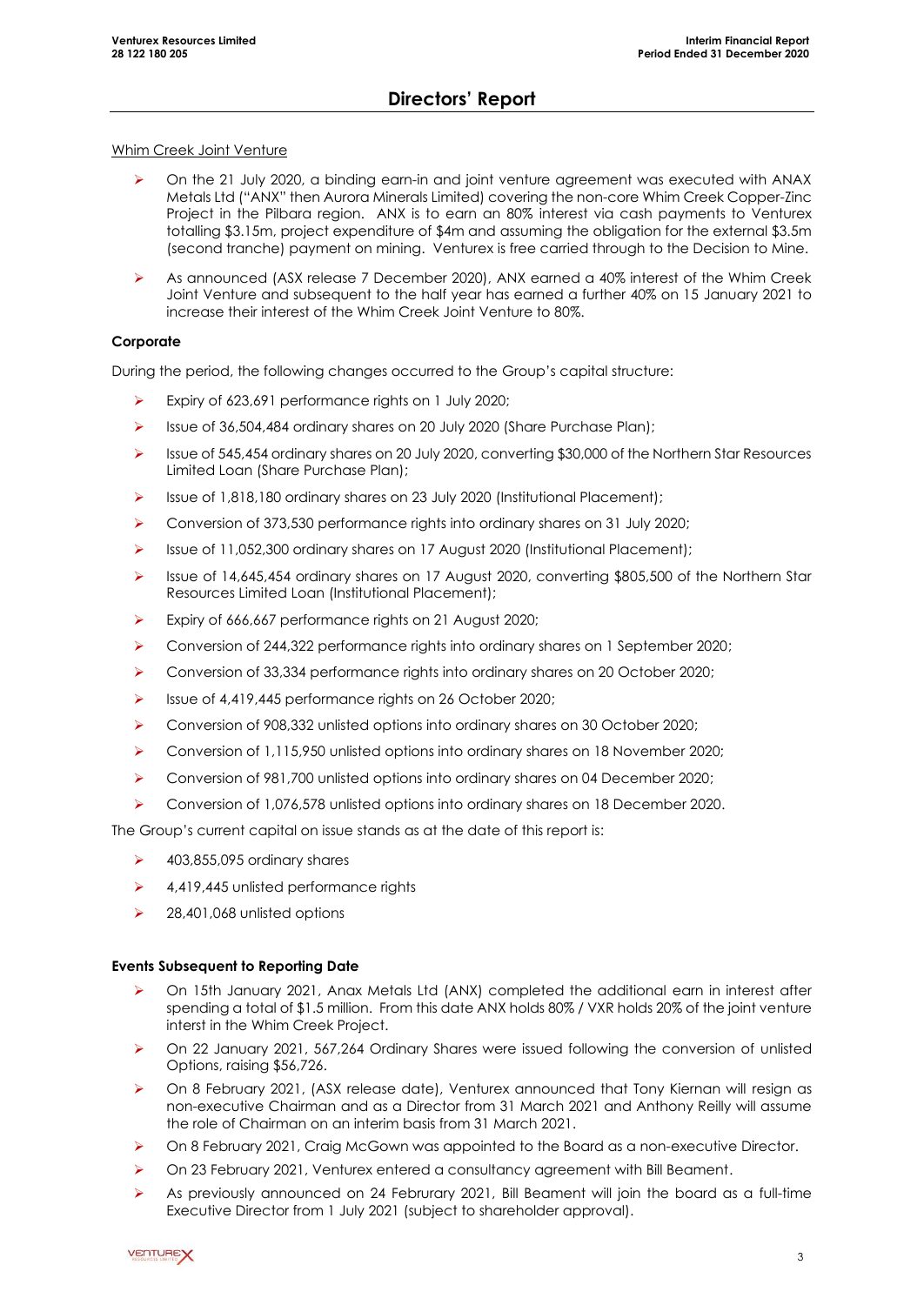## **Directors' Report**

- As previously announced on 24 February 2021 Mr Beament propses to subscribe for \$8.9M in shares in a placement at 8c with a one for-two free attaching option, exercisable at 13.5c with a two-year expiry date. In addition to the placement there will be a second placement of \$5.1M to institutional and professional investors on the same terms. The total placements amount to \$14M.
- ➢ A one-for-seven underwritten Entitlement Offer will be offered to existing shareholders to raise \$4.4M on the same terms. The entire Placement and attaching options are subject to shareholder approval.
- ➢ On completion of the Placement, Craig McGown will resign from the Venturex Board, Anthony Reilly will transition from Executive Chair to Executive Director, and Michael Blakiston will be appointed as Non-executive Chair (subject to shareholder approval)
- ➢ On 24 February 2021, Darren Stralow resigned as a non-executive Director.
- ➢ On 24 February 2021, Michael McMullen was appointed to the Board as an executive Director.
- ➢ Subject to shareholder approval Michael Blakiston and Michael McMullen will respectively be granted 7.0m and 10m 3 year options exercisable at 15c.
- ➢ On 2 March 2021, 10,495,375 Ordinary Shares were issued following the conversion of unlisted Options, raising \$1,049,538.
- ➢ On 5 March 2021, 5,491,395 Ordinary Shares were issued following the conversion of unlisted Options, raising \$549,139.
- ➢ On 8 March 2021, 454,545 Ordinary Shares were issued following the conversion of unlisted Options, raising \$45,445.
- $\triangleright$  The impact of the Coronavirus (COVID-19) pandemic is ongoing and while it has been financially neutral for the consolidated entity up to 31 December 2020, it is not practicable to estimate the potential impact, positive or negative, after the reporting date. The situation is rapidly developing and is dependent on measures imposed by the Australian Government and other countries, such as maintaining social distancing requirements, quarantine, travel restrictions and any economic stimulus that may be provided.

No other events or circumstances have arisen since 31 December 2020 that would require disclosure in this financial report.

### **Auditors' Independence Declaration**

A copy of the auditors' independence declaration as required under section 307C of the Corporations Act 2001 is set out on Page 5.

This report is made in accordance with a resolution of the Board of Directors.

**Anthony Reilly Executive Director**

Dated: 15 March 2021

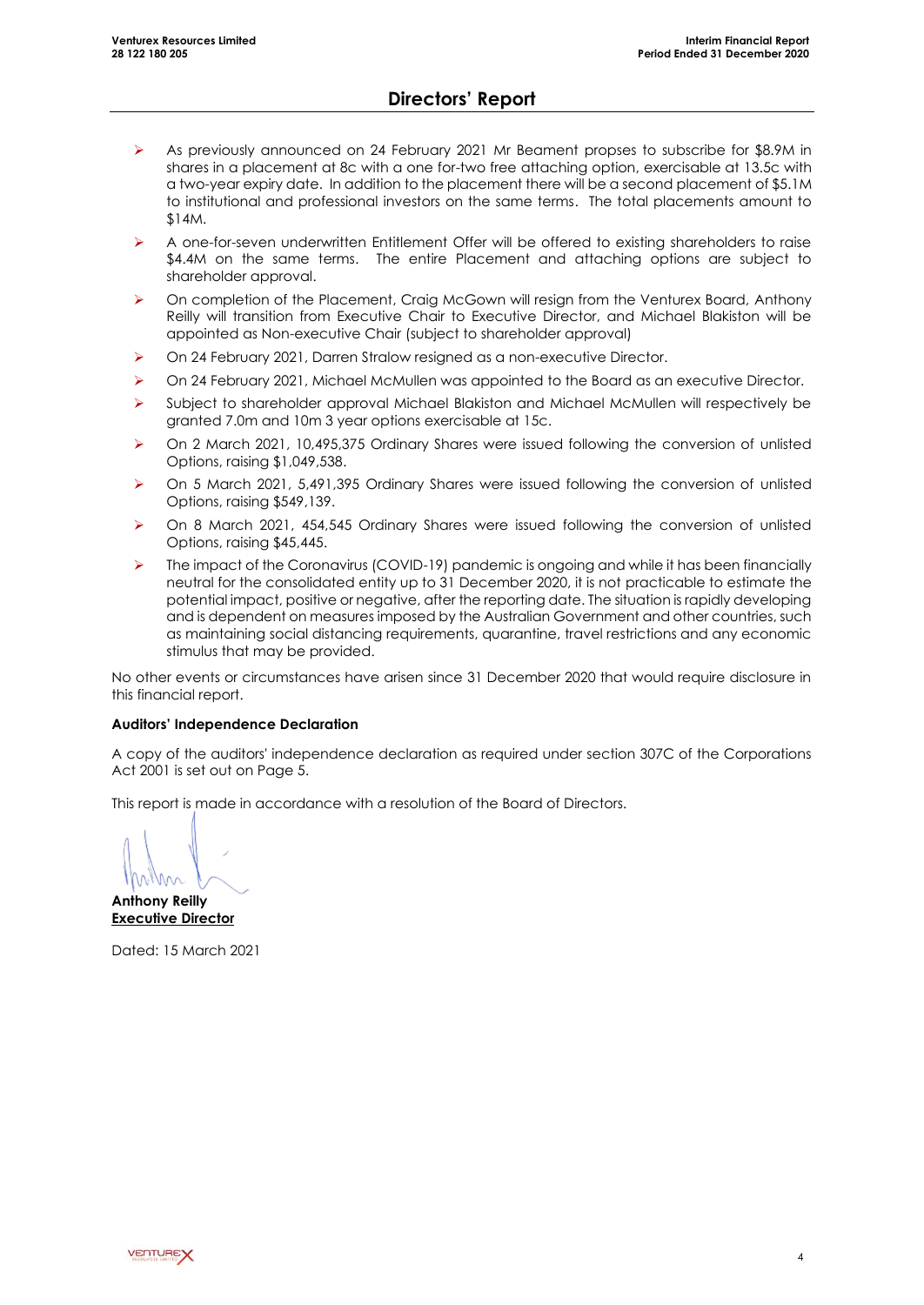

Tel: +61 8 6382 4600 Fax: +61 8 6382 4601 **www.bdo.com.au**

38 Station Street Subiaco, WA 6008 PO Box 700 West Perth WA 6872 Australia

### **DECLARATION OF INDEPENDENCE BY GLYN O'BRIEN TO THE DIRECTORS OF VENTUREX RESOURCES LIMITED**

As lead auditor for the review of Venturex Resources Limited for the half-year ended 31 December 2020, I declare that, to the best of my knowledge and belief, there have been:

- 1. No contraventions of the auditor independence requirements of the *Corporations Act 2001* in relation to the review; and
- 2. No contraventions of any applicable code of professional conduct in relation to the review.

This declaration is in respect of Venturex Resources Limited and the entities it controlled during the period.

Guido Oren

**Glyn O'Brien Director**

**BDO Audit (WA) Pty Ltd** Perth, 15 March 2021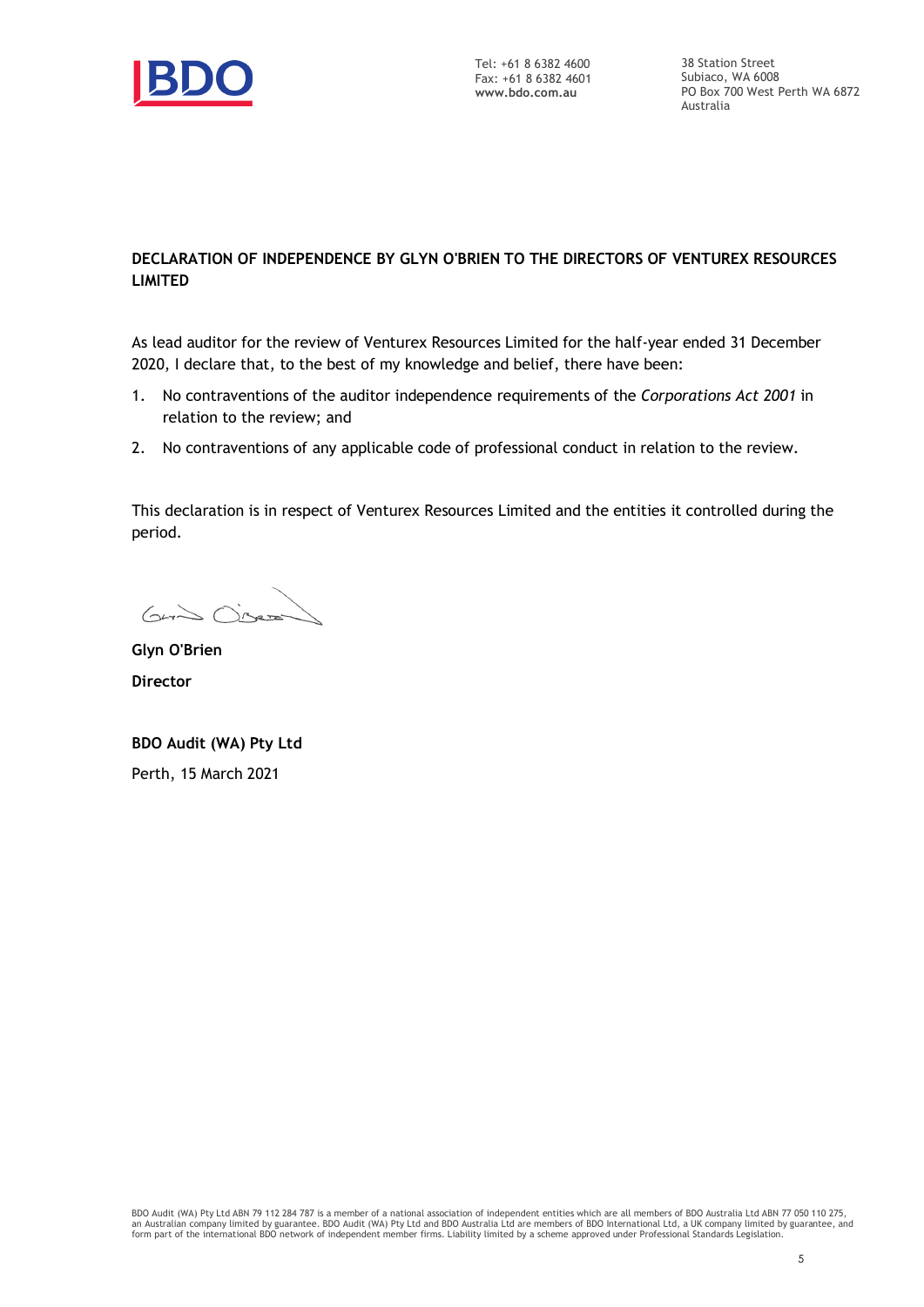# **Consolidated Statement of Profit or Loss and Other Comprehensive Income for the Half Year Ended 31 December 2020**

|                                                      | <b>Notes</b> | 31 December 2020<br>\$ | 31 December 2019<br>\$ |
|------------------------------------------------------|--------------|------------------------|------------------------|
| Revenue                                              |              |                        |                        |
| Revenue                                              | 3            | 9.144                  | 15,124                 |
| Other Income                                         | 3            | 143,137                |                        |
| <b>Expenses</b>                                      |              |                        |                        |
| Administrative expenses                              |              | (231, 613)             | (290, 185)             |
| Corporate expenses                                   |              | (85, 194)              | (148,774)              |
| Directors, employees, and consultants fees           |              | (674, 776)             | (909, 435)             |
| Exploration and evaluation expenses                  |              | (205, 677)             | (135, 454)             |
| Depreciation and amortisation expenses               |              | (175,668)              | (187, 711)             |
| Impairment of trade and other receivables            |              | (158, 011)             | (6,600)                |
| Impairment of exploration and evaluation expenses    |              | (816, 720)             |                        |
| Re-estimation of site rehabilitation provisions      |              |                        | (1, 113, 956)          |
| Loss on sale of property, plant and equipment        |              | (538, 729)             |                        |
| Finance costs                                        |              | (54,606)               | 2,079                  |
| Loss before income tax                               |              | (2,788,713)            | (2,774,912)            |
| Loss after income tax attributable to the            |              |                        |                        |
| owners of the Group                                  |              | (2,788,713)            | (2,774,912)            |
| Total comprehensive loss for the period              |              |                        |                        |
| attributable to owners of the Group                  |              | (2,788,713)            | (2,774,912)            |
|                                                      |              |                        |                        |
| Loss per share for the half year attributable to the |              |                        |                        |
| owners of the Group                                  |              |                        |                        |
| Basic and Diluted loss per share (cents)             |              | (0.75)                 | (0.99)                 |

The above Consolidated Statement of Profit or Loss and Other Comprehensive Income should be read in conjunction with the accompanying notes.

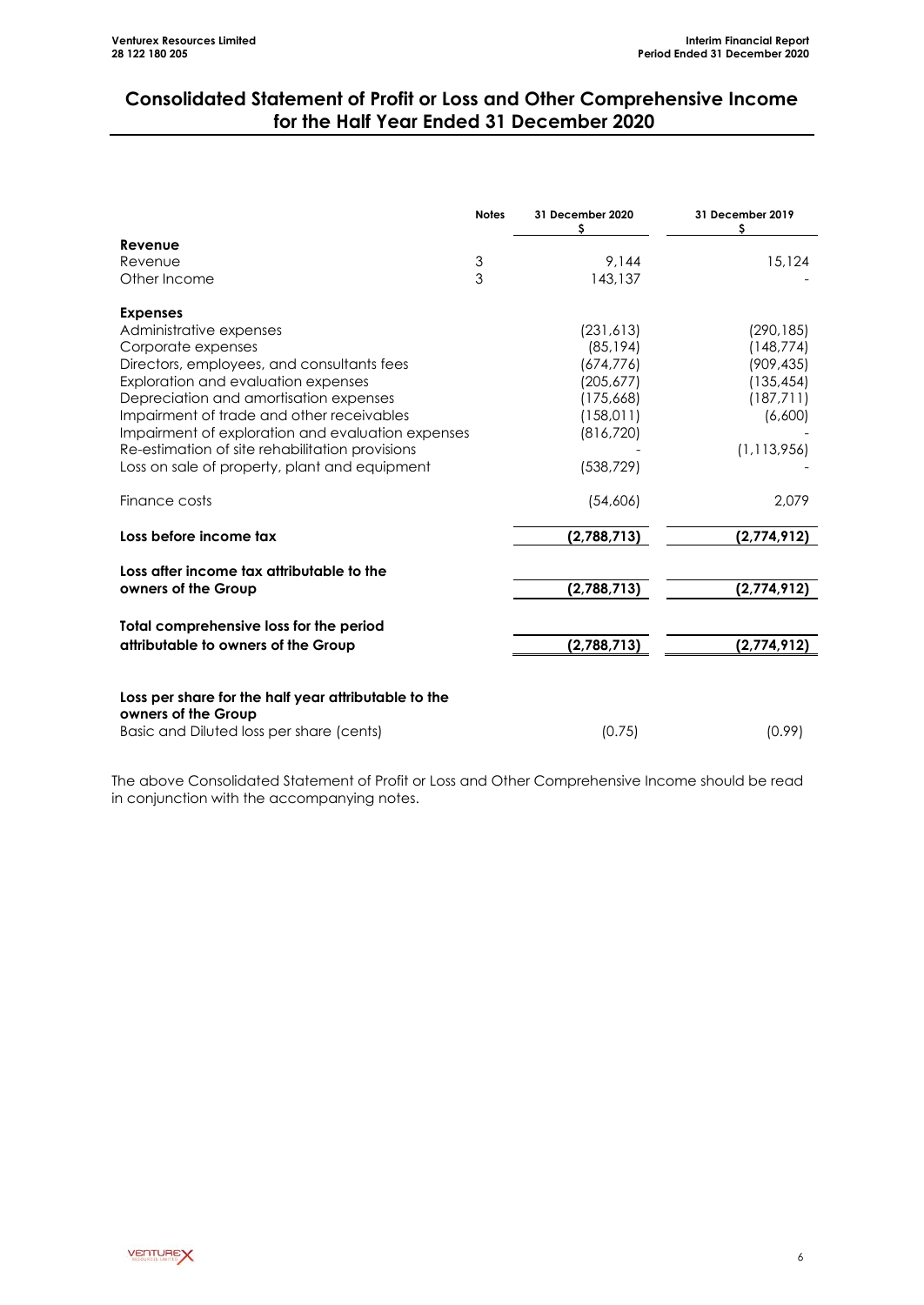# **Consolidated Statement of Financial Position as at 31 December 2020**

<span id="page-8-0"></span>

|                                                          | <b>Notes</b>   | 31 December 2020<br>s | 30 June 2020<br>\$     |
|----------------------------------------------------------|----------------|-----------------------|------------------------|
| <b>Assets</b>                                            |                |                       |                        |
| <b>Current assets</b>                                    |                |                       |                        |
| Cash and cash equivalents<br>Trade and other receivables |                | 2,594,496             | 2,256,492<br>752,824   |
| Inventories                                              |                | 422,011<br>6,853      | 23,885                 |
| Other assets                                             |                | 118,599               | 202,970                |
| <b>Total current assets</b>                              |                | 3,141,959             | 3,236,171              |
| <b>Non-current assets</b>                                |                |                       |                        |
| Property, plant and equipment                            | 4              | 761,372               | 1,588,813              |
| Right of use assets                                      |                | 137,136               | 39,309                 |
| Exploration and evaluation expenditure                   | 5              | 31,594,083            | 37,002,615             |
| Other receivables                                        | 6              | 5,721,218             |                        |
| <b>Total non-current assets</b>                          |                | 38,213,809            | 38,630,737             |
| <b>Total assets</b>                                      |                | 41,355,768            | 41,866,908             |
|                                                          |                |                       |                        |
| <b>Liabilities</b>                                       |                |                       |                        |
| <b>Current liabilities</b><br>Trade and other payables   |                | 835,762               |                        |
| <b>Borrowings</b>                                        | $\overline{7}$ | 1,170,545             | 1,455,241<br>2,087,869 |
| Lease liabilities                                        |                | 73,101                | 40,455                 |
| Employee benefits                                        |                | 94,743                | 74,412                 |
| <b>Total current liabilities</b>                         |                | 2,174,151             | 3,657,977              |
|                                                          |                |                       |                        |
| <b>Non-current liabilities</b><br>Lease liabilities      |                |                       |                        |
| Employee benefits                                        |                | 64,183<br>19,899      | 364<br>18,720          |
| Provisions                                               | 8              | 14,303,045            | 14,309,467             |
| <b>Total non-current liabilities</b>                     |                | 14,387,127            | 14,328,551             |
|                                                          |                |                       |                        |
| <b>Total liabilities</b>                                 |                | 16,561,278            | 17,986,528             |
| Net assets                                               |                | 24,794,490            | 23,880,380             |
| Equity                                                   |                |                       |                        |
| <b>Issued capital</b>                                    | 9              | 114,084,266           | 110,289,634            |
| Reserves                                                 |                | 136,341               | 228,150                |
| <b>Accumulated losses</b>                                |                | (89, 426, 117)        | (86,637,404)           |
| <b>Total equity</b>                                      |                | 24,794,490            | 23,880,380             |

The above Consolidated Statement of Financial Position should be read in conjunction with the accompanying notes.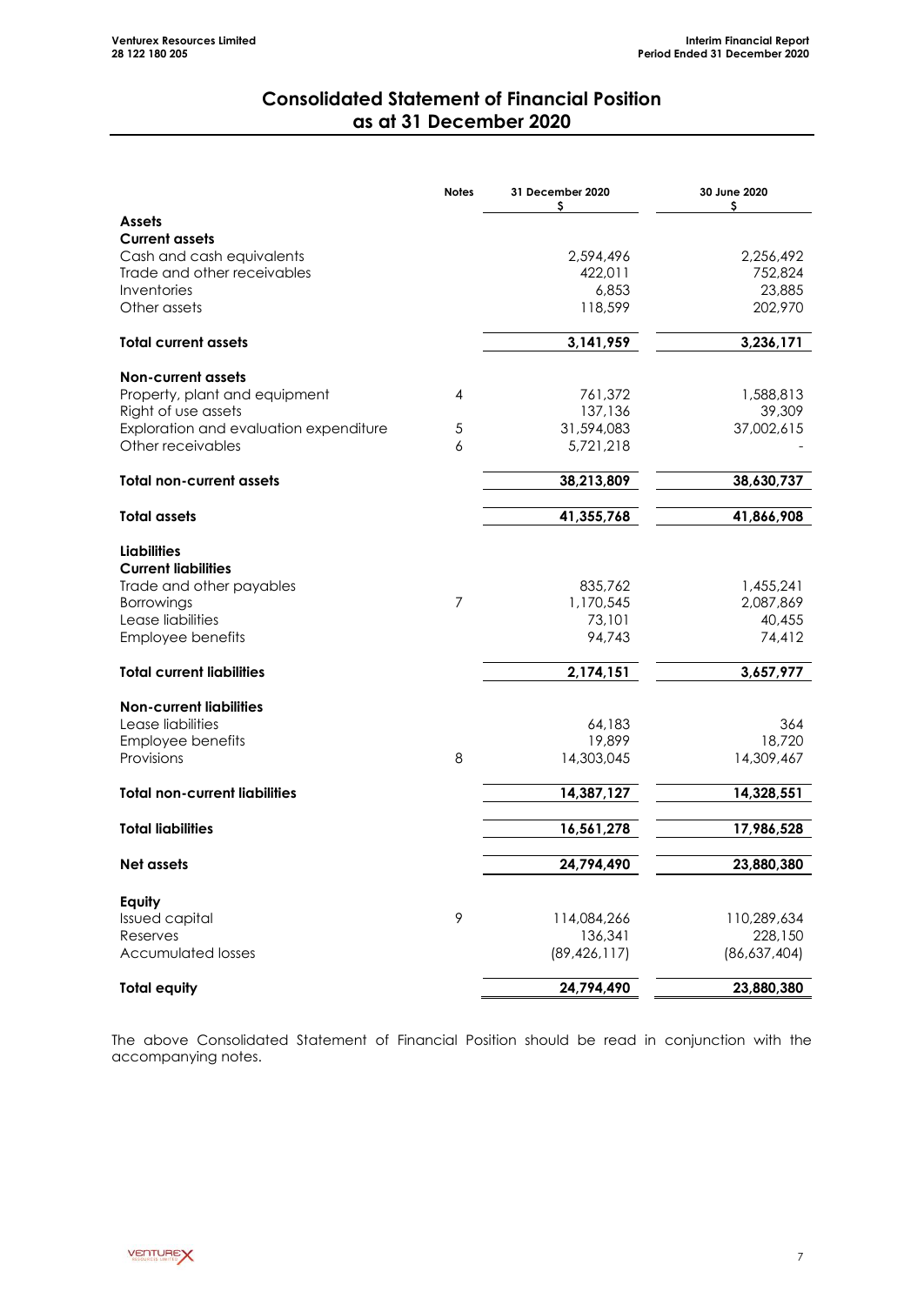# **Consolidated Statement of Changes in Equity for the Half Year Ended 31 December 2020**

<span id="page-9-0"></span>

|                                                          | <b>Notes</b> | Issued<br>Capital<br>s | <b>Share Based</b><br>Compensation<br>Reserve<br>s | Accumulated<br>Losses<br>\$ | <b>Total Equity</b><br>\$ |
|----------------------------------------------------------|--------------|------------------------|----------------------------------------------------|-----------------------------|---------------------------|
| <b>Balance at 30 June 2019</b>                           |              | 108,041,913            | 745,017                                            | (82,738,688)                | 26,048,242                |
| Loss for the period                                      |              |                        |                                                    | (2,774,912)                 | (2,774,912)               |
| Total comprehensive loss for the<br>period               |              |                        |                                                    | (2,774,912)                 | (2,774,912)               |
| Transactions with owners in their<br>capacity as owners: |              |                        |                                                    |                             |                           |
| Security issue costs                                     | 9            | (9, 114)               |                                                    |                             | (9, 114)                  |
| Share based payments issued                              | 9            |                        | 256,431                                            |                             | 256,431                   |
| Share based payments exercised                           | 9            | 401,167                | (401, 167)                                         |                             |                           |
| Share based payments forfeited                           | 9            |                        | (144,482)                                          | 144,482                     |                           |
|                                                          |              | 392,053                | (289, 218)                                         | 144,482                     | 247,317                   |
| <b>Balance at 31 Dec 2019</b>                            |              | 108,433,966            | 455,799                                            | (85, 369, 118)              | 23,520,647                |
| Balance at 30 June 2020                                  |              | 110,289,634            | 228,150                                            | (86,637,404)                | 23,880,380                |
| Loss for the period                                      |              |                        |                                                    | (2,788,713)                 | (2,788,713)               |
| Total comprehensive loss for the<br>period               |              |                        |                                                    | (2,788,713)                 | (2,788,713)               |
| Transactions with owners in their<br>capacity as owners: |              |                        |                                                    |                             |                           |
| Issue of securities                                      | 9            | 3,551,126              |                                                    |                             | 3,551,126                 |
| Security issue costs                                     | 9            | (279, 918)             |                                                    |                             | (279, 918)                |
| Share based payments issued                              | 9            |                        | 143,359                                            |                             | 143,359                   |
| Share based payments exercised                           | 9            | 115,168                | (115, 168)                                         |                             |                           |
| Share based payments forfeited                           | 9            |                        | (120,000)                                          |                             | (120,000)                 |
| Options exercised                                        | 9            | 408,256                |                                                    | $\overline{\phantom{a}}$    | 408,256                   |
|                                                          |              | 3,794,632              | (91,809)                                           | $\overline{\phantom{a}}$    | 3,702,823                 |
| Balance at 31 Dec 2020                                   |              | 114,084,266            | 136,341                                            | (89, 426, 117)              | 24,794,490                |

The above Consolidated Statement of Changes in Equity should be read in conjunction with the accompanying notes.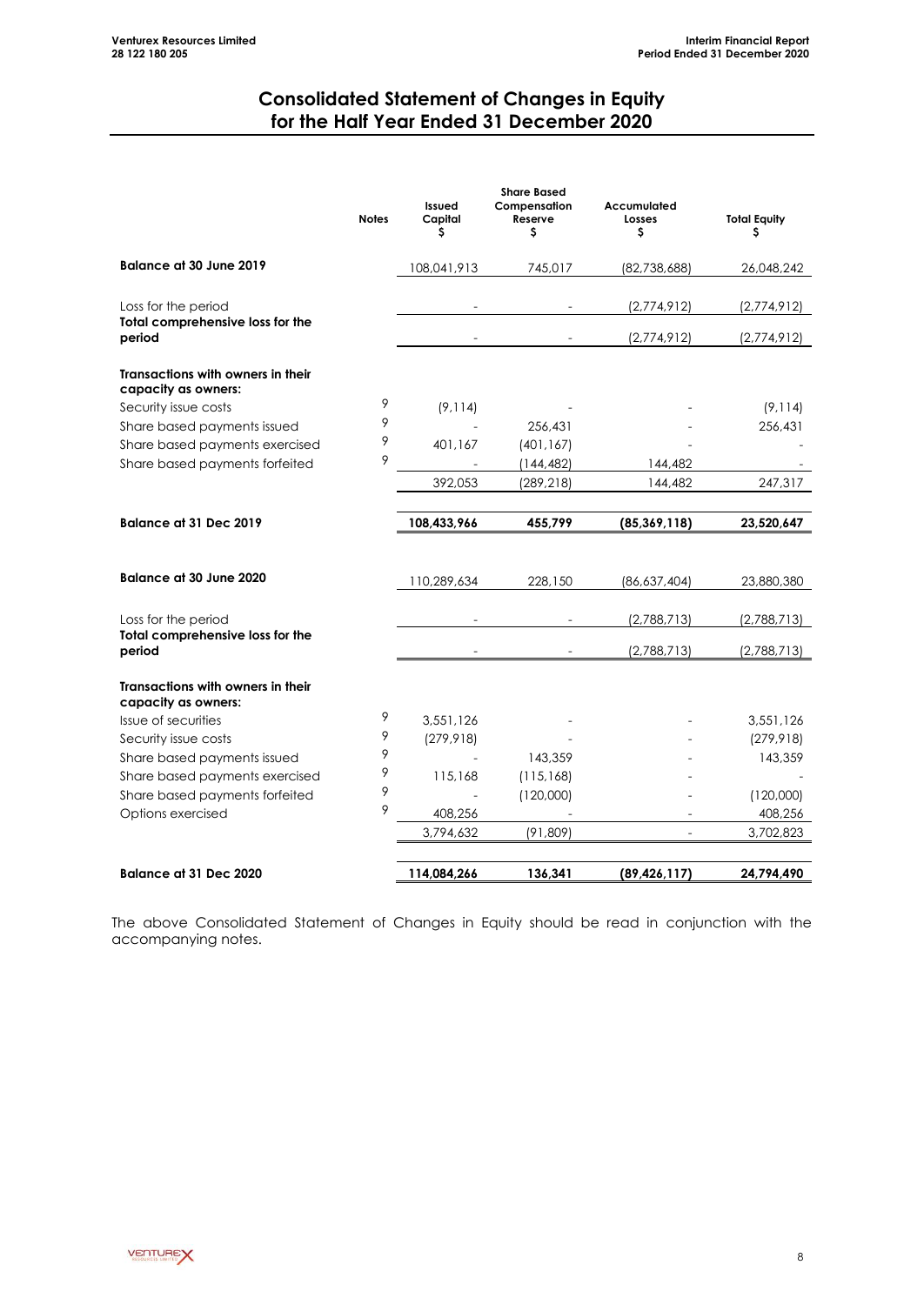# **Consolidated Statement of Cash Flow for the Half Year Ended 31 December 2020**

<span id="page-10-0"></span>

|                                                                                              | 31 December<br>2020<br>\$ | 31 December<br>2019<br>\$ |
|----------------------------------------------------------------------------------------------|---------------------------|---------------------------|
| Cash flows related to operating activities                                                   |                           |                           |
| Payments to suppliers and employees                                                          | (1, 346, 989)             | (1, 352, 515)             |
| Receipts from lease of camp                                                                  | 38,500                    |                           |
| Interest received                                                                            | 9,159                     | 16,350                    |
| Interest paid                                                                                | (142, 852)                | (5, 515)                  |
| Government stimulus and Job Keeper received                                                  | 163,000                   |                           |
| Net cash used in operating cash flows                                                        | (1, 279, 182)             | (1, 341, 680)             |
| Cash flows related to investing activities<br>Payments for purchases of property, plant and  |                           |                           |
| equipment                                                                                    |                           | (14, 472)                 |
| Proceeds for sale of property, plant and equipment<br>Payment for exploration and evaluation | 150,000                   | 1,136                     |
| expenditure                                                                                  | (1,226,870)               | (2,818,591)               |
| Net cash used in investing cash flows                                                        | (1,076,870)               | (2,831,927)               |
| Cash flows related to financing activities                                                   |                           |                           |
| Proceeds from issue of securities                                                            | 2,715,626                 |                           |
| Proceeds from conversion of options into shares                                              | 410,074                   |                           |
| Capital raising costs                                                                        | (297, 517)                | (9, 114)                  |
| Proceeds from borrowings                                                                     |                           | 2,000,000                 |
| Repayment of borrowings                                                                      | (134, 127)                | (80, 843)                 |
| Net cash provided by financing cash flows                                                    | 2,694,056                 | 1,910,043                 |
| Net increase (decrease) in cash and cash equivalents                                         | 338,004                   | (2, 263, 564)             |
| Cash and cash equivalents at the beginning of the                                            |                           |                           |
| half year                                                                                    | 2,256,492                 | 4,910,026                 |
| Cash and cash equivalents at the end of the half year                                        | 2,594,496                 | 2,646,462                 |

The above Consolidated Statement of Cash Flows should be read in conjunction with the accompanying notes.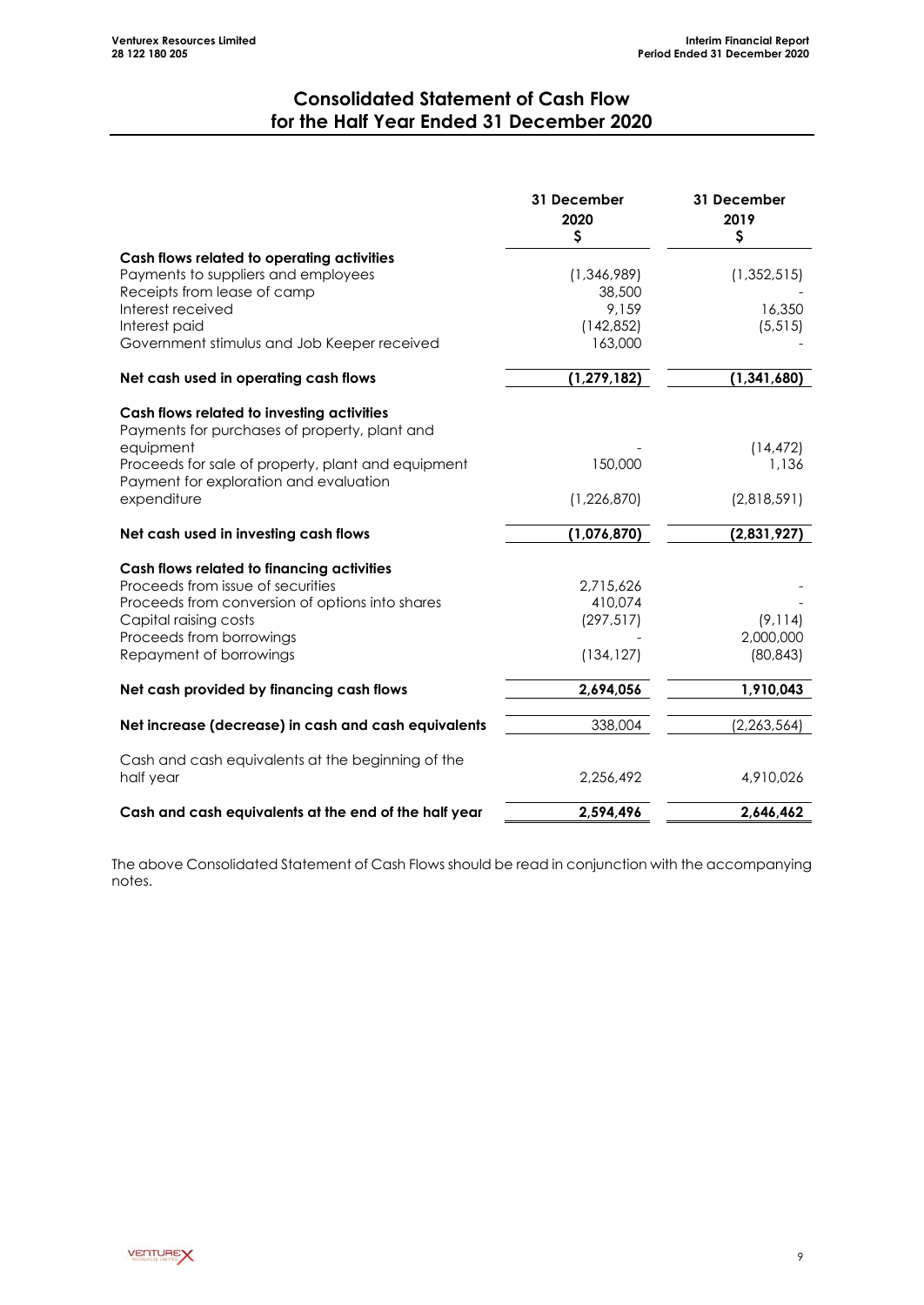### **Note 1. Basis of Preparation**

### *(a) Reporting Entity*

The consolidated interim financial statements comprise Venturex Resources Limited (the "Group") and its subsidiaries, Venturex Pilbara Pty Ltd, Venturex Sulphur Springs Pty Ltd, Jutt Resources Pty Ltd, Juranium Pty Ltd, and CMG Gold Ltd, (collectively the "Group Entity" or the "Group"). Venturex Resources Limited is a listed public Group domiciled in Australia.

### *(b) Basis of Accounting*

The consolidated financial statements for the interim half year reporting period ended 31 December 2020 are general purpose financial statements, which have been prepared in accordance with *Australian Accounting Standards (AASBs)* adopted by the *Australian Accounting Standards Board (AASB)* and the *Corporations Act 2001*. The consolidated financial statements comply *with International Financial Reporting Standards (IFRSs*) adopted by the *International Accounting Standards Board (IASB).*

This consolidated interim financial report is intended to provide users with an update on the latest annual financial statements of Venturex Resources Limited and its controlled entities. As such, it does not contain information that represents relatively insignificant changes occurring during the half year within the Group. It is therefore recommended that this interim financial report be read in conjunction with the annual financial statements of the Group for the year ended 30 June 2020, together with any public announcements made during the half year.

The consolidated interim financial statements have been prepared on a going concern basis.

#### *(c) Significant Accounting Policies*

The accounting policies and methods of computation adopted in the preparation of the interim consolidated financial report are consistent with those adopted and disclosed in the Group's 2020 annual financial report for the financial year ended 30 June 2020, except as outlined below. These accounting policies are consistent with Australian Accounting Standards and with International Financial Reporting Standards.

#### *(d) Significant Accounting Estimates and Assumptions*

The significant accounting estimates and assumptions adopted in the preparation of the interim consolidated financial report are consistent with those adopted and disclosed in the Group's 2020 annual financial report for the financial year ended 30 June 2020, other than those mentioned below.

#### *Use of Estimates and Judgements*

*Share based payments -* The assumptions and models used for estimating fair value for share-based payment transactions are disclosed in Note 9.

### **(e) New and amended standards adopted by the Group**

The Group has adopted all the new or amended Accounting Standards and Interpretations issued by the Australian Accounting Standards Board ('AASB') that are mandatory for the current reporting period.

#### **(f) Impact of standards issued but not yet applied by the Group**

The Group has also reviewed all new Standards and Interpretations that have been issued but are not yet effective for the half-year ended 31 December 2020. As a result of this review, the Directors have determined that there is no impact, material or otherwise, of the new and revised Standards and Interpretations on its business and, therefore, no change necessary to Group accounting policies.

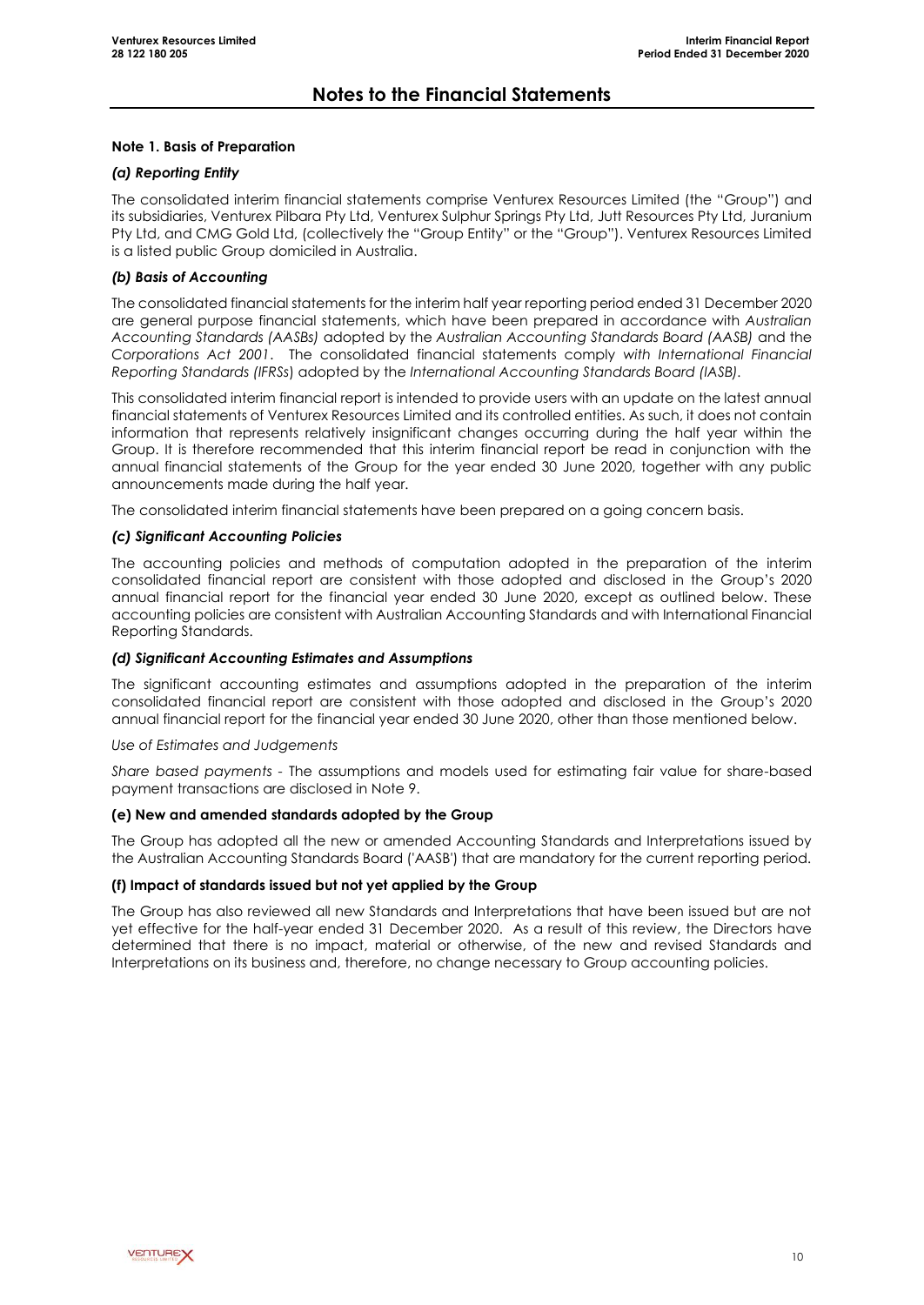### **Note 2. Operating Segments**

The Board of Directors, which is the chief operating decision maker, has identified one reportable segment from a geographical prospective with the mineral exploration segments being the Australian segment.

Management assesses the performance of the operating segments based on a measure of exploration and evaluation expenditure for each geographical area. The measure excludes items such as the effects of share-based payments expenses, interest income, and corporate expenses as these activities are centralised.

|                                                   | 31 Dec 2020<br>\$ | 31 Dec 2019  |
|---------------------------------------------------|-------------------|--------------|
| Segment revenue and other income                  |                   |              |
| Segment loss                                      |                   |              |
| Total segment profit (loss)<br>Inter-segment loss | (2,497,100)       | (2,195,075)  |
| Net segment loss                                  | (2, 497, 100)     | (2,195,075)  |
|                                                   | 31 Dec 2020       | 30 Jun 2020  |
|                                                   |                   |              |
| Total segment assets                              | 41,355,768        | 41,866,908   |
| Total segment liabilities                         | (16,561,278)      | (17,986,528) |

Reconciliation of segment result to Group net loss before tax is provided as follows:

|                                                | 31 Dec 2020 | 31 Dec 2019 |
|------------------------------------------------|-------------|-------------|
| Net segment loss                               | (2,497,100) | (2,195,075) |
| Corporate items:                               |             |             |
| Interest revenue                               | 9.144       | 15,124      |
| Other revenue                                  | 143,137     |             |
| Employee and Directors; benefits expense       | (443,894)   | (594,961)   |
| Net loss before tax from continuing operations | (2,788,713) | (2,774,912) |

### **Note 3. Revenue**

|                                                                                         | 31 Dec 2020                          | 31 Dec 2019 |
|-----------------------------------------------------------------------------------------|--------------------------------------|-------------|
| Revenue                                                                                 |                                      |             |
| Interest income on bank deposits                                                        | 9,144                                | 15,124      |
|                                                                                         | 9,144                                | 15,124      |
| Other Income<br>Rental income - Spinifex Ridge camp<br>Government Stimulus<br>JobKeeper | 7,637<br>67,500<br>68,000<br>143,137 |             |

### **Note 4. Property, Plant and Equipment**

|                                       | 31 Dec 2020 | 30 Jun 2020 |
|---------------------------------------|-------------|-------------|
| <b>Property, Plant and Equipment:</b> |             |             |
| At cost                               | 1,413,699   | 4,018,054   |
| Accumulated depreciation              | (652.327)   | (2.429.241) |
| Total Property, Plant and Equipment   | 761.372     | 1,588,813   |

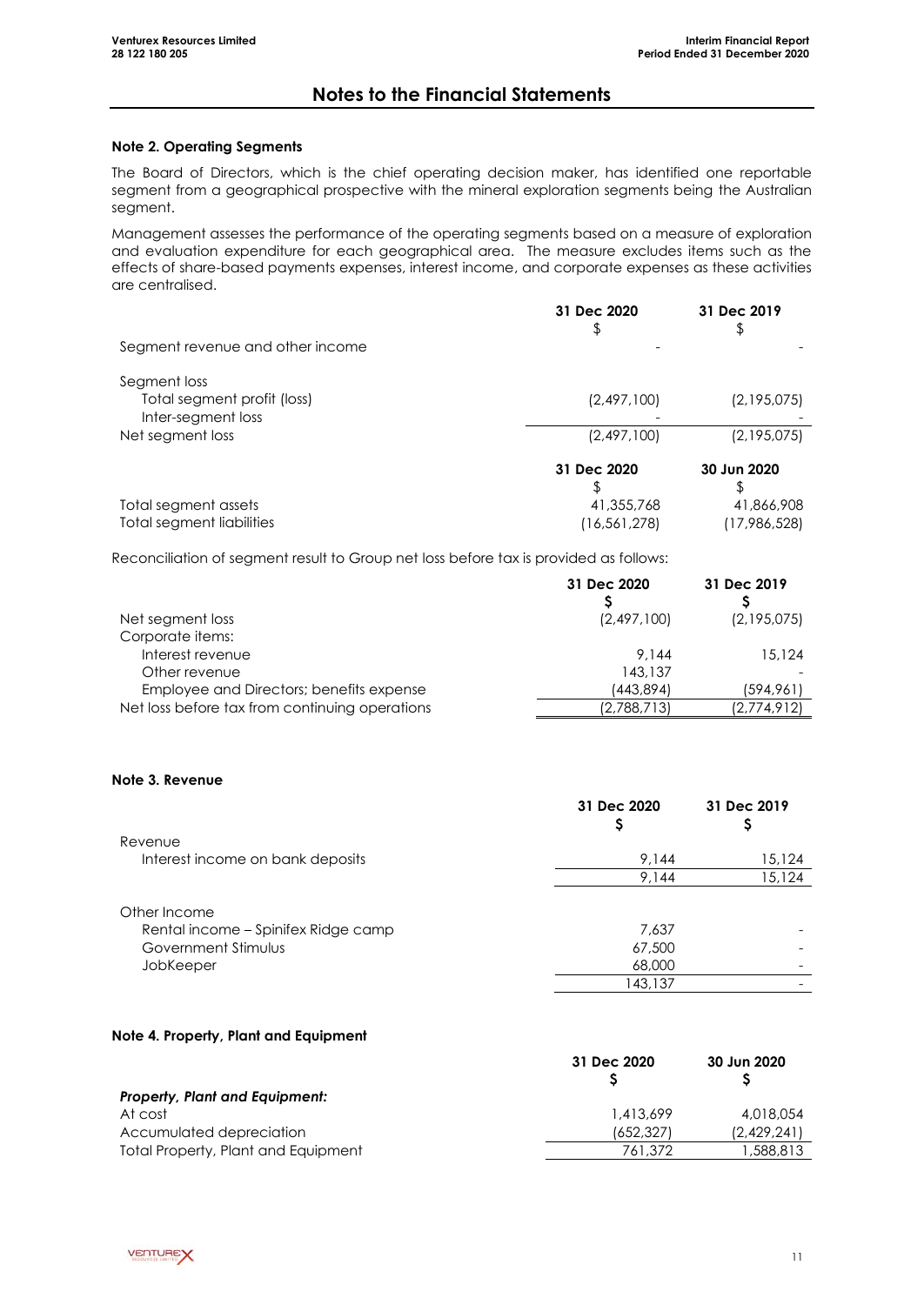### **Note 4. Property, Plant and Equipment (continued)**

*Movements in Carrying Amounts for each class of property, plant and equipment.*

|                                            | 31 Dec 2020<br>Ş | 30 Jun 2020<br>\$ |
|--------------------------------------------|------------------|-------------------|
| <b>Total Property, Plant and Equipment</b> |                  |                   |
| Balance at the beginning of period         | 1,588,813        | 1,885,629         |
| Additions                                  |                  | 7,924             |
| <b>Disposals</b>                           | (688, 729)       | (1, 513)          |
| Depreciation expense                       | (138, 712)       | (303, 227)        |
| Balance at the end of period               | 761,372          | 1,588,813         |
| Property                                   |                  |                   |
| Balance at the beginning of period         | 20,000           | 20,000            |
| <b>Disposals</b>                           | (20,000)         |                   |
| Balance at the end of period               |                  | 20,000            |
| <b>Buildings</b>                           |                  |                   |
| Balance at the beginning of period         | 595,400          | 713,039           |
| Depreciation expense                       | (58, 819)        | (117,639)         |
| Balance at the end of period               | 536,581          | 595,400           |
| <b>Plant and Equipment</b>                 |                  |                   |
| Balance at the beginning of period         | 973,413          | 1,148,934         |
| <b>Disposals</b>                           | (668, 729)       | (1, 513)          |
| Depreciation expense                       | (79, 893)        | (185, 588)        |
| Transfers from CWIP                        |                  | 11,580            |
| Balance at the end of period               | 224,791          | 973,413           |
| <b>Capital Works In Progress</b>           |                  |                   |
| Balance at the beginning of period         |                  | 3,656             |
| Additions                                  |                  | 7.924             |
| Transfers from CWIP                        |                  | (11,580)          |
| Balance at the end of period               |                  |                   |

### **Note 5. Exploration and Evaluation Expenditure**

|                                                                                                                            | <b>Notes</b> | 31 Dec 2020             | 30 Jun 2020             |
|----------------------------------------------------------------------------------------------------------------------------|--------------|-------------------------|-------------------------|
| At cost                                                                                                                    |              | 71,761,784              | 76,353,596              |
| Accumulated impairment loss                                                                                                |              | (40,167,701)            | (39,350,981)            |
| <b>Exploration and Evaluation Expenditure</b>                                                                              |              | 31,594,083              | 37,002,615              |
| Movements in Carrying Amounts of Exploration and Evaluation Expenditure<br>Balance at the beginning of period<br>Additions |              | 37,002,615<br>1,129,406 | 33,774,248<br>3.333.477 |
| JV receivable for rehabilitation                                                                                           | 6            | (5, 721, 218)           |                         |
| Impairment                                                                                                                 | a            | (816, 720)              |                         |
| R&D tax offset received                                                                                                    |              |                         | (105, 110)              |
| Balance at the end of period                                                                                               |              | 31,594,083              | 37,002,615              |

(a) An impairment for the remaining Whim Creek Copper-Zinc Tenement that was not included in the Whim Creek Joint Venture .

The recoverability of exploration & evaluation expenditure is dependent upon further exploration and exploitation of commercially viable mineral deposits.

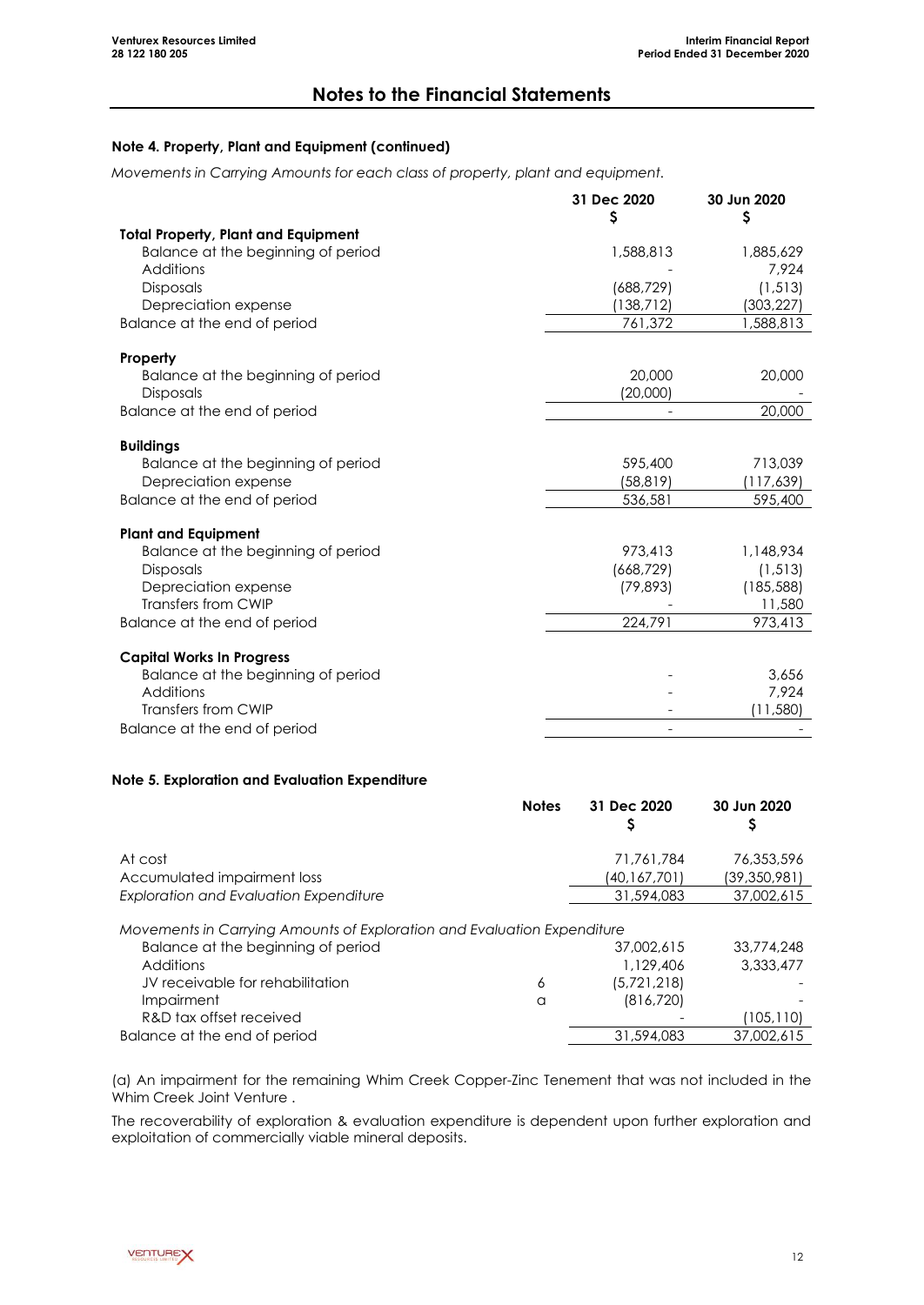### **Note 6. Other Non-Current Receivables**

|                               | 31 Dec 2020 | 30 Jun 2020 |
|-------------------------------|-------------|-------------|
| Other non-current receivables | 5.721.218   |             |
|                               | 5.721.218   |             |
|                               |             |             |

Other non-current receivables include an estimate of the amount payable by the operators of the Whim Creek Joint Venture for fulfilment of rehabilitation obligations at the end of operations.

### **Note 7. Borrowings**

|                                          | 31 Dec 2020 | 30 Jun 2020 |
|------------------------------------------|-------------|-------------|
|                                          |             |             |
| <b>Borrowings</b>                        | 1,170,545   | 2,087,869   |
|                                          | 1,170,545   | 2,087,869   |
|                                          |             |             |
| Carrying amount at the beginning of year | 2,087,869   |             |
| Loan                                     |             | 2,000,000   |
| Interest                                 | 56,880      | 87,869      |
| Conversion of debt into equity           | (835,500)   |             |
| Repayment of loan                        | (138, 704)  |             |
|                                          | 1,170,545   | 2.087.869   |

#### **Terms and repayment schedule**

|                                        |                   |                                    |                     | 31 Dec 2020                           | 30 Jun 2020        |               |                    |
|----------------------------------------|-------------------|------------------------------------|---------------------|---------------------------------------|--------------------|---------------|--------------------|
|                                        | Currency          | Nominal<br><b>Interest</b><br>rate | Year of<br>maturity | Face<br><b>Value</b>                  | Carrying<br>Amount | Face<br>Value | Carrying<br>Amount |
|                                        |                   |                                    |                     |                                       |                    |               |                    |
| <b>Borrowings</b><br><b>Borrowings</b> | AUD<br><b>AUD</b> | 8%<br>10%                          | 2021<br>2021        | $\overline{\phantom{0}}$<br>1,164,500 | -<br>1,170,545     | 2,000,000     | 2.087.869          |

### **Borrowings**

The binding Loan Agreement between Venturex and major shareholder, Northern Star Resources Limited has been partially repaid by converting \$835,500 of the original loan into Venturex shares (15,190,908 shares issued) in July and August 2020 and the repayment of interest. Venturex extended the Loan Agreement for a period of six months and accrues interest at the rate of 10% per annum.

### **Note 8. Provisions**

|                                                      | 31 Dec 2020 | 30 Jun 2020 |
|------------------------------------------------------|-------------|-------------|
| Mine Rehabilitation:                                 |             |             |
| Opening balance at beginning of year                 | 14,309,467  | 13,402,717  |
| Increase in the discounted amount arising because of |             |             |
| change in assumptions                                |             | 938,534     |
| Interest Expense                                     | (6.422)     | (31,784)    |
| Balance at end of the year                           | 14,303,045  | 14,309,467  |

#### **Mine Rehabilitation**

A provision is made for the estimated cost to rehabilitate the Whim Creek site, which is offset by a receivable from ANAX Metals Ltd recognising the contractual requirement to rehabilitate the site.

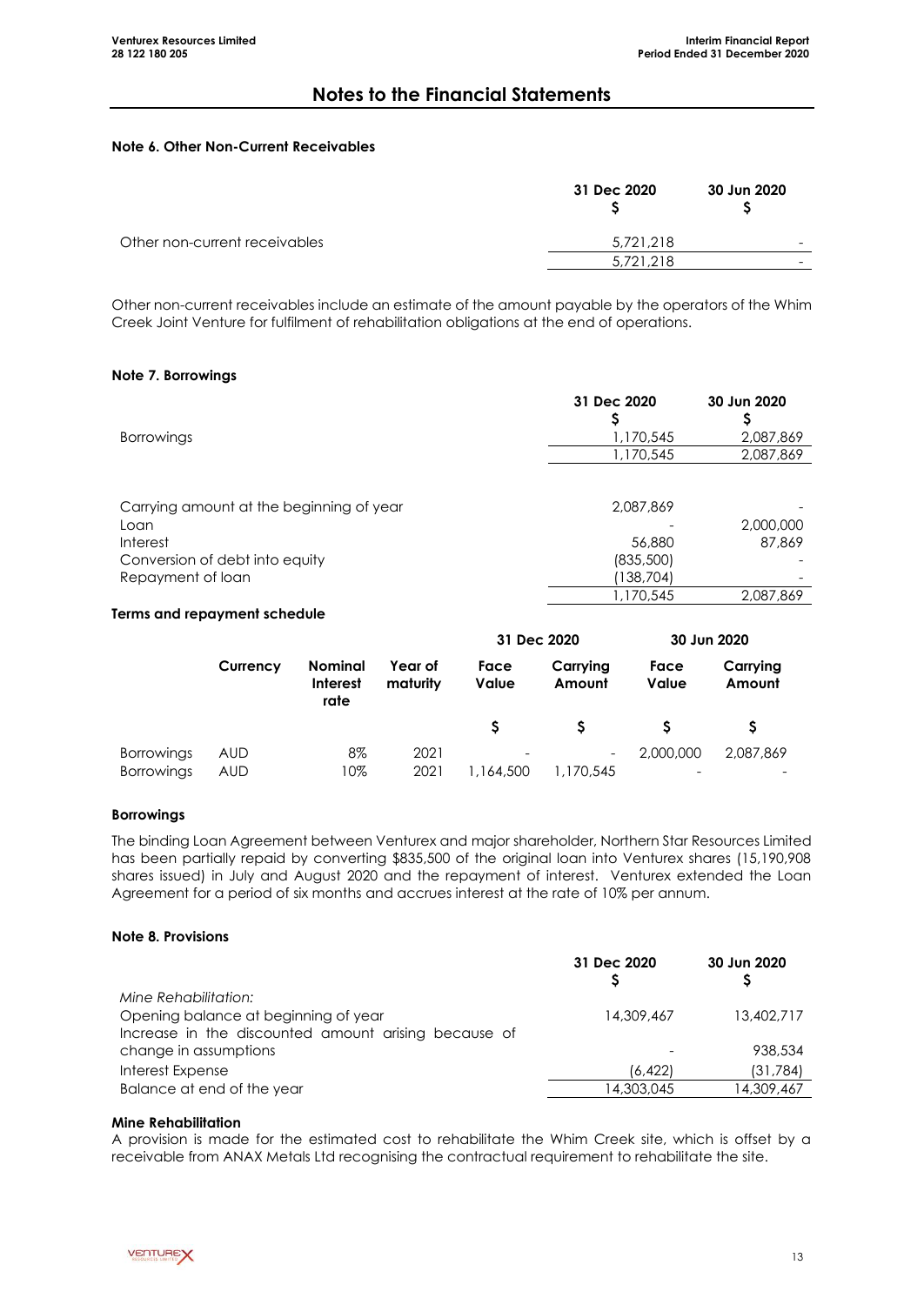|       |      | Note 9. Issued Capital |             |             |             |             |
|-------|------|------------------------|-------------|-------------|-------------|-------------|
|       |      |                        | 31 Dec 2020 |             | 30 Jun 2020 |             |
|       |      |                        | No.         |             | No.         |             |
| Fully | Paid | Ordinary               | 386,846,516 | 114,084,266 | 317,546,898 | 110,289,634 |
|       |      |                        |             | 114,084,266 |             | 110,289,634 |

During the half year ended 31 December 2020, the following movements in equity occurred:

| <b>Date</b>              | <b>Details</b>                 | <b>Notes</b> | <b>Issue Price</b> |             |             |
|--------------------------|--------------------------------|--------------|--------------------|-------------|-------------|
|                          |                                |              | \$                 | No.         | \$          |
|                          | Balance as at 1 July 2020      |              |                    | 317,546,898 | 110,289,634 |
| <b>Shares Issued</b>     |                                |              |                    |             |             |
| 20/07/2020               | Share purchase plan            | (a)          | 0.0550             | 36,504,484  | 2,007,750   |
| 20/07/2020               | Conversion of debt to equity   |              | 0.0550             | 545,454     | 30,000      |
| 23/07/2020               | Share purchase plan            |              | 0.0550             | 1,818,180   | 100,000     |
| 31/07/2020               | Exercise of performance rights | (b)          | 0.2050             | 250,162     | 51,283      |
| 31/07/2020               | Exercise of performance rights |              | 0.1025             | 123,368     | 12,645      |
| 17/08/2020               | Institutional placement        |              | 0.0550             | 11,052,300  | 607,876     |
| 17/08/2020               | Conversion of debt to equity   |              | 0.0550             | 14,645,454  | 805,500     |
| 01/09/2020               | Exercise of performance rights |              | 0.1191             | 40,319      | 4,800       |
| 01/09/2020               | Exercise of performance rights | (C)          | 0.1950             | 200,003     | 39,000      |
| 01/09/2020               | Exercise of performance rights |              | 0.2350             | 4,000       | 940         |
| 20/10/2020               | Exercise of performance rights |              | 0.1950             | 33,334      | 6,500       |
| 30/10/2020               | Conversion of options          |              | 0.1000             | 908,332     | 90,833      |
| 18/11/2020               | Conversion of options          |              | 0.1000             | 1,115,950   | 111,595     |
| 04/12/2020               | Conversion of options          |              | 0.1000             | 981,700     | 98,170      |
| 18/12/2020               | Conversion of options          |              | 0.1000             | 1,076,578   | 107,658     |
| <b>Transaction Costs</b> |                                |              |                    |             |             |
|                          | Transaction costs              |              |                    |             | (279, 918)  |
|                          |                                |              |                    | 386,846,516 | 114,084,266 |

(a) As part of the share purchase plan 545,454 Ordinary Shares at \$0.055 were issued to Anthony Kiernan, Anthony Reilly and Darren Stralow, and 363,636 Ordinary Shares at \$0.055 were issued to Trevor Hart.

(b) 71,964 Unlisted Performance Rights were converted to Ordinary Shares that were issued to Trevor Hart.

(c) 83,334 Unlisted Performance Rights were converted to Ordinary Shares that were issued to Trevor Hart.

The weighted average number of ordinary shares during the year used in calculating the basic and diluted loss per share is 372,425,856. (30 June 2020: 282,706,955)

On 26 August 2020, 880,000 Ordinary Shares that were escrowed, were released from escrow.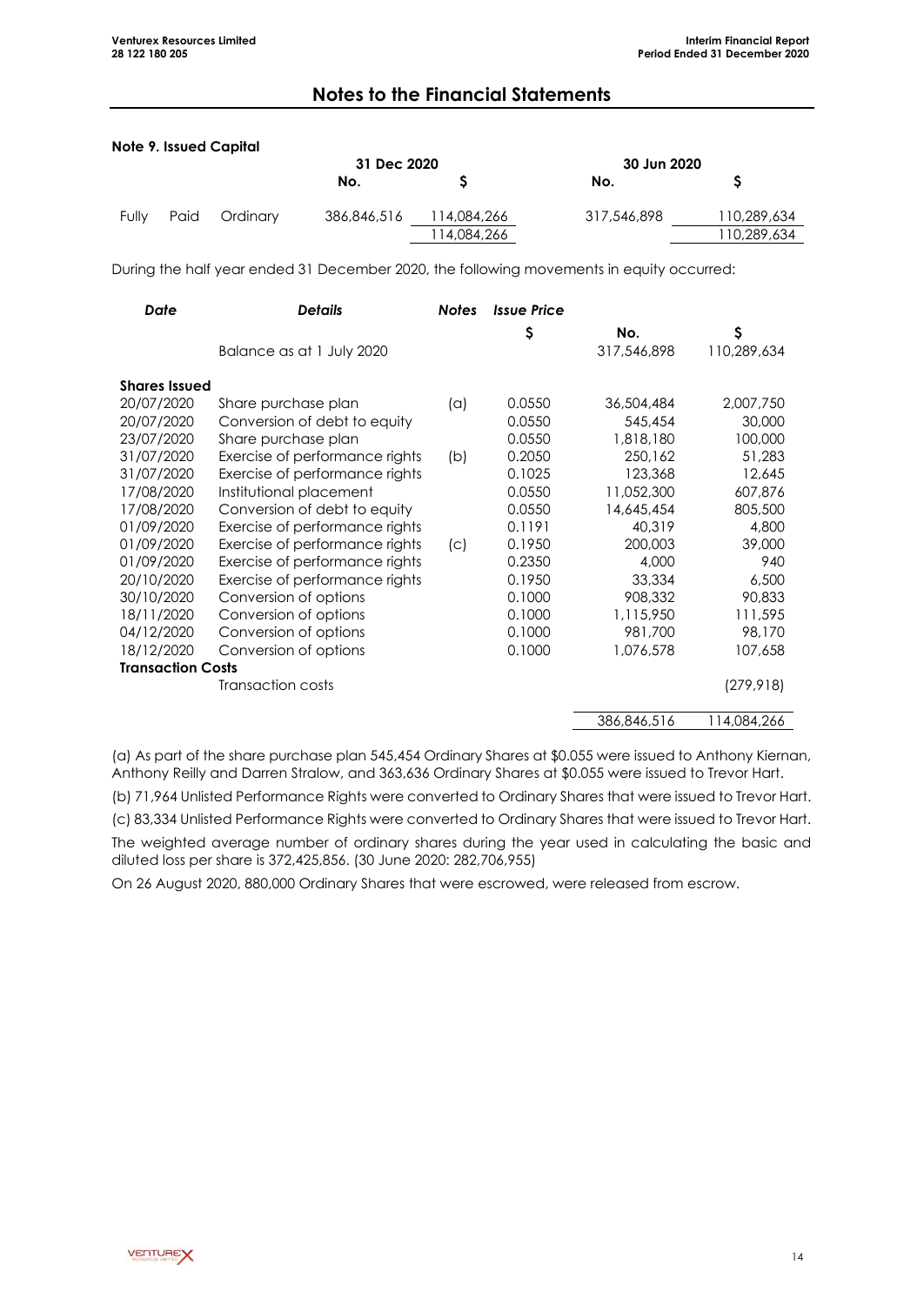### **Note 9. Issued Capital (continued)**

### **Performance Rights (unlisted)**

|                    | 31 Dec 2020 |         | 30 Jun 2020 |         |
|--------------------|-------------|---------|-------------|---------|
|                    | No.         |         | No.         |         |
| Performance Rights | 4,419,445   | 136,341 | 1,317,850   | 228,150 |
| Total              |             | 136,341 |             | 228,150 |
|                    |             |         |             |         |

During the half year ended 31 December 2020, the following movements in performance rights occurred:

| Date                                  | <b>Details</b> | <b>Fair Value per</b><br>performance<br>right | <b>Number</b> | Value at<br><b>Grant Date</b> | To Expense<br>in future<br>periods | Movement<br>for the half<br>year |
|---------------------------------------|----------------|-----------------------------------------------|---------------|-------------------------------|------------------------------------|----------------------------------|
|                                       |                | \$                                            | No.           | \$                            | \$                                 | \$,                              |
| Balance as at 1 July                  |                |                                               | 1,317,850     |                               |                                    | 228,150                          |
| Issue of performance rights (a)       |                |                                               |               |                               |                                    |                                  |
| 26/10/2020                            | 2020 LTI       | 0.1300                                        | 3,341,667     | 434,417                       | 330,371                            | 104,045                          |
| 26/10/2020                            | 2020 LTI TH    | 0.1300                                        | 1,077,778     | 140, 111                      | 107,815                            | 32,296                           |
| <b>Exercise of performance rights</b> |                |                                               |               |                               |                                    |                                  |
| 31/07/2020                            | 2019 LTI       | 0.2050                                        | (178, 195)    | 36,530                        |                                    | (36, 530)                        |
| 31/07/2020                            | 2019 LTI TH    | 0.2050                                        | (71, 964)     | 14,753                        |                                    | (14, 753)                        |
| 31/07/2020                            | 2020 LTI       | 0.1025                                        | (123, 368)    | 12,645                        |                                    | (12,645)                         |
| 01/09/2020                            | 2016 LTI       | 0.1191                                        | (40, 319)     | 4,800                         |                                    | (4,800)                          |
| 01/09/2020                            | 2018 LTI       | 0.1950                                        | (116, 669)    | 22,750                        |                                    | (22,750)                         |
| 01/09/2020                            | 2018 LTI TH    | 0.1950                                        | (83, 334)     | 16,250                        |                                    | (16, 250)                        |
| 01/09/2020                            | 2019 LTI       | 0.2350                                        | (4,000)       | 940                           |                                    | (940)                            |
| 20/10/2020                            | 2018 LTI       | 0.1950                                        | (33, 334)     | 6,500                         |                                    | (6,500)                          |
| <b>Expiry of performance rights</b>   |                |                                               |               |                               |                                    |                                  |
| 21/08/2020                            | 2018 LTI ED    | 0.1800                                        | (666, 667)    | 120,000                       |                                    | (120,000)                        |
|                                       |                | Performance rights expensed over vesting      |               |                               |                                    |                                  |
| 31/12/2020                            | 2018 LTI ED    | 0.1800                                        |               | 120,000                       |                                    | 6,528                            |
| 31/12/2020                            | 2019 LTI       | 0.2350                                        |               | 9,400                         |                                    | 490                              |
|                                       |                |                                               | 4,419,445     |                               | 438,186                            | 136,341                          |

2020 LTI TH, 2019 LTI TH and 2018 LTI TH are performance rights that have been issued to Trevor Hart. 2018 LTI ED are performance rights that have been issued to Anthony Reilly. Both are Key Management Personnel.

### **Performance Rights Plan**

Each performance right will vest as an entitlement to one fully paid ordinary share provided that certain performance milestones are met. If the performance milestones are not met, the performance rights will lapse, and the eligible participant will have no entitlement to any shares.

Performance rights are not listed and carry no dividend or voting rights. Upon exercise each performance right is convertible into one ordinary share to rank pari passu in all respects with the Group's existing fully paid ordinary shares.

**(a) 2020 LTI** – On 26 October 2020, 4,419,445 unlisted performance rights were granted to Key Management Personnel and Employees, 14% vesting on 31 December 2020 subject to being in the service of the Group on the vesting date, 14% vesting on 30 June 2021 subject to being in the service of the Group on the vesting date, 72% vesting on or before 25 October 2022 subject to the following conditions being achieved, the sale or joint venture of Whim Creek, obtaining Sulphur Springs Project Approvals, an increase in Sulphur Springs resources and at the Board discretion. 1,077,778 of these were issued to Trevor Hart who is part of the Key Management Personnel. The probability of achieving the nonmarket conditions is currently at 100%.

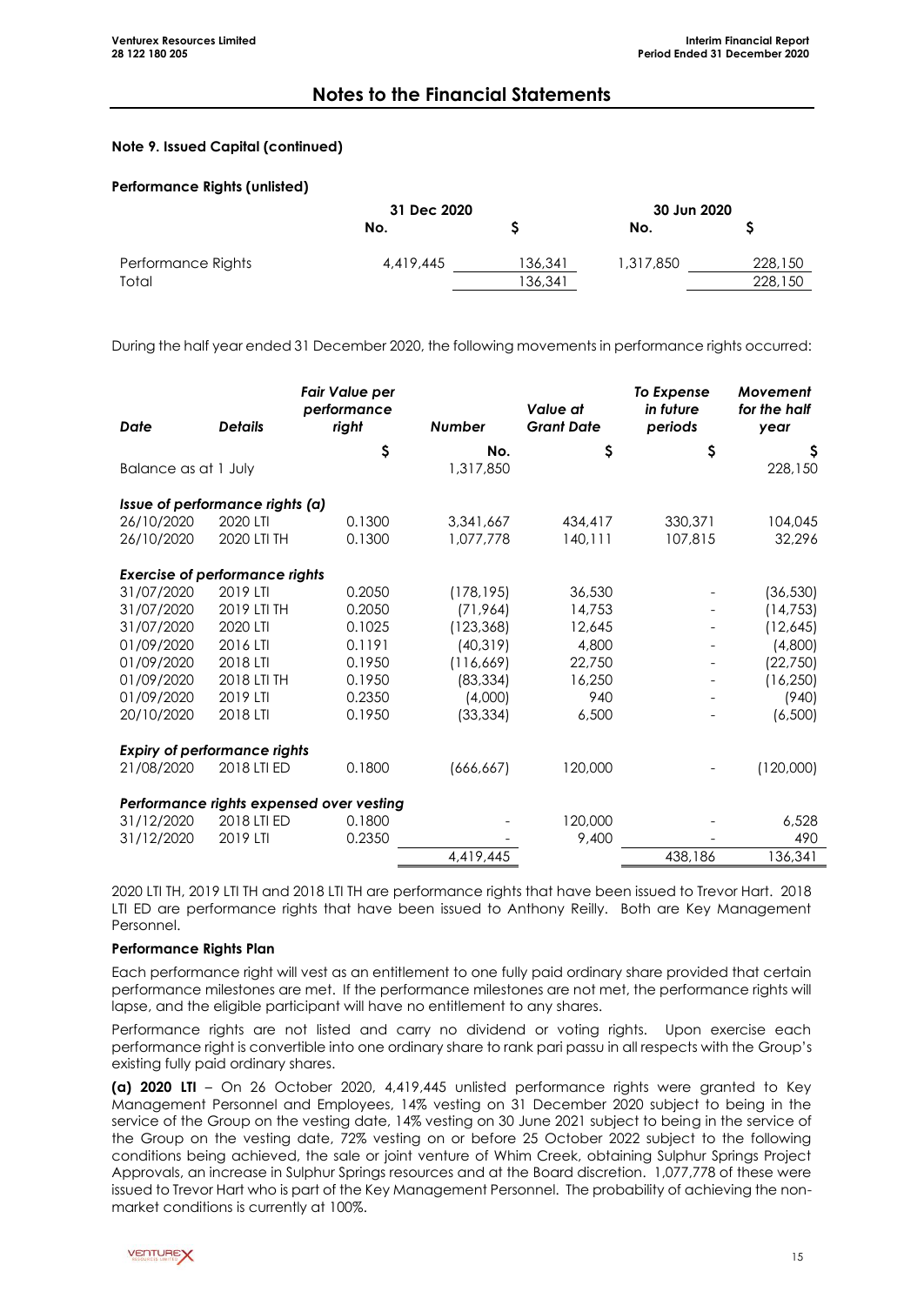### **Note 9. Issued Capital (continued)**

### **Inputs to the Performance Rights model**

| <b>Number</b> | <b>Grant Date</b> | Vesting<br><b>Date</b> | <b>Expiry Date</b> | <b>Exercise</b><br>Price | Fair<br>Value | Total FV at<br><b>Grant Date</b> | <b>Expense</b><br>for period |
|---------------|-------------------|------------------------|--------------------|--------------------------|---------------|----------------------------------|------------------------------|
| 597.222       | 26/10/2020        | 31/12/2020             | 25/10/2022         |                          | 0.130         | 77.639                           | 77.639                       |
| 597.222       | 26/10/2020        | 30/06/2021             | 25/10/2022         |                          | 0.130         | 77.639                           | 20,746                       |
| 3,225,001     | 26/10/2020        | 25/10/2022             | 25/10/2022         |                          | 0.130         | 419,250                          | 37,956                       |
| 4,419,445     |                   |                        |                    |                          |               | 574,528                          | 136,341                      |

### **Other inputs to the model used for the performance rights issued during the period**

The fair value of performance rights issued with a material transaction condition, are calculated using the share price on the date of issue.

### **Options (unlisted)**

|                | 31 Dec 2020 |   | 30 Jun 2020              |                          |
|----------------|-------------|---|--------------------------|--------------------------|
|                | No.         |   | No.                      |                          |
| <b>Options</b> | 45,409,647  | - | $\overline{\phantom{0}}$ | $\overline{\phantom{a}}$ |
| Total          |             | - |                          | $\overline{\phantom{0}}$ |

49,492,207 unlisted Options were issued as part of the share purchase plan and institutional placement. The unlisted Options are exercisable at \$0.10 on or before 15<sup>th</sup> December 2021. As part of this issue, 272,727 unlisted Options were issued to Anthony Kiernan, Anthony Reilly, and Darren Stralow, and 181,818 unlisted Options were issued to Trevor Hart.

During the half year 4,082,560 unlisted Options were converted to Ordinary Shares, raising \$408,256.

Options are not listed and carry no dividend or voting rights. Upon exercise each Option is convertible into one ordinary share to rank pari passu in all respects with the Group's existing fully paid ordinary shares.

### **Note 10. Fair Value of Financial Instruments**

- *(a) Recurring fair value measurements* The Group does not have any financial instruments that are subject to recurring or non-recurring fair value measurements.
- *(b) Fair values of financial instruments not measured at fair value* Due to their short-term nature, the carrying amounts of current receivables, current trade and other payables and borrowings is assumed to equal their fair value.

### **Note 11. Events Subsequent to Reporting Date**

On 15th January 2021, Anax Metals Ltd (ANX) completed the additional earn in interest after spending a total of \$1.5 million. From this date ANX holds 80% / VXR holds 20% of the joint venture interest in the Whim Creek Project.

On 22 January 2021, 567,264 Ordinary Shares were issued following the conversion of unlisted Options, raising \$56,726.

On 8 February 2021, (ASX release date), Venturex announced that Tony Kiernan will resign as nonexecutive Chairman and as a Director from 31 March 2021 and Anthony Reilly will assume the role of Chairman on an interim basis from 31 March 2021.

On 8 February 2021, Craig McGown was appointed to the Board as a non-executive Director.

On 23 February 2021, Venturex entered a consultancy agreement with Bill Beament.

As previously announced on 24 February 2021, Bill Beament will join the board as a full-time Executive Director from 1 July 2021 (subject to shareholder approval).

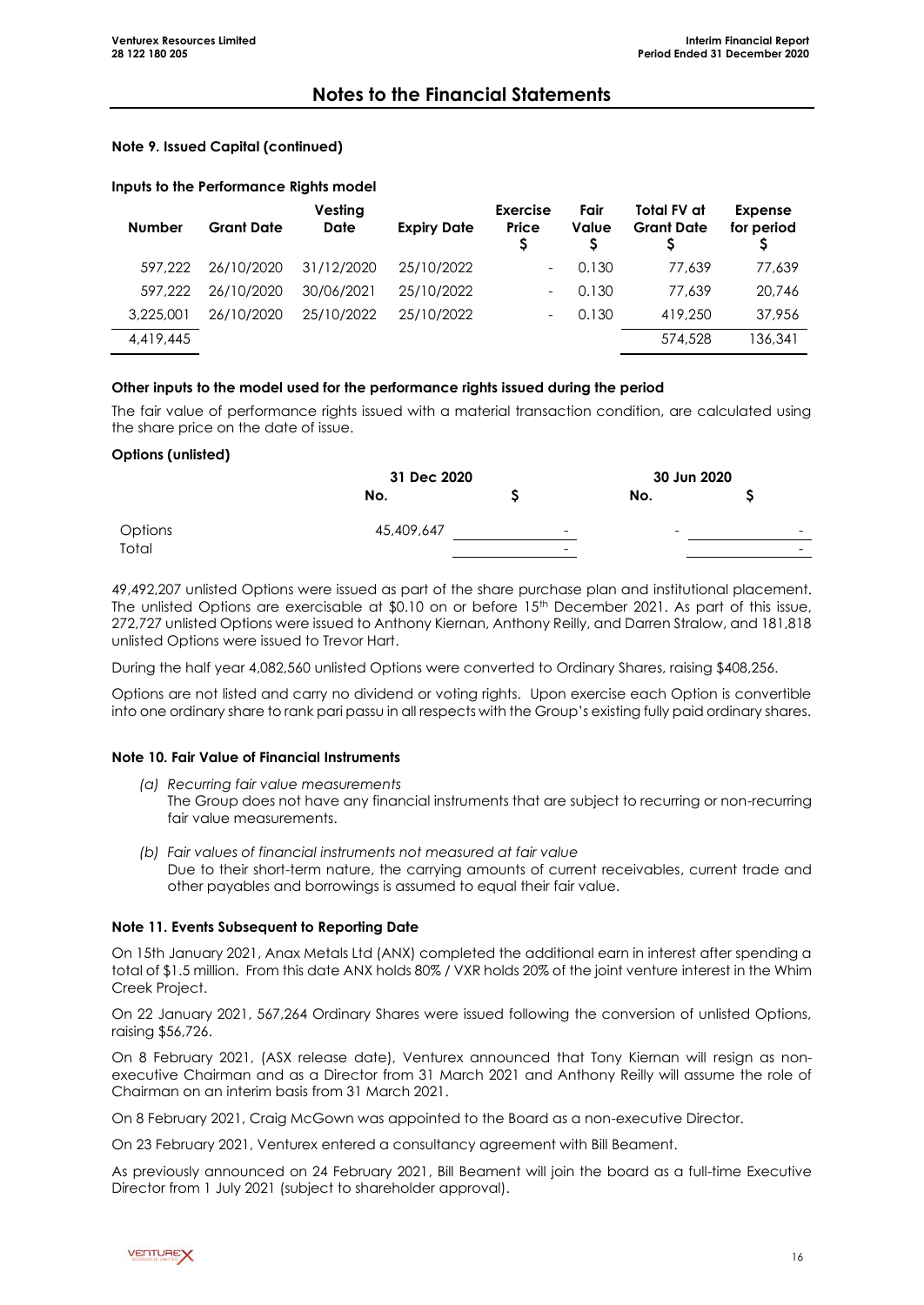#### **Note 11. Events Subsequent to Reporting Date (continued)**

As previously announced on 24 February 2021 Mr Beament proposes to subscribe for \$8.9M in shares in a placement at 8c with a one for-two free attaching option, exercisable at 13.5c with a two-year expiry date. In addition to the placement there will be a second placement of \$5.1M to institutional and professional investors on the same terms. The total placements amount to \$14M.

A one-for-seven underwritten Entitlement Offer will be offered to existing shareholders to raise \$4.4M on the same terms. The entire Placement and attaching options are subject to shareholder approval.

On completion of the Placement, Craig McGown will resign from the Venturex Board, Anthony Reilly will transition from Executive Chair to Executive Director, and Michael Blakiston will be appointed as Nonexecutive Chair (subject to shareholder approval)

On 24 February 2021, Darren Stralow resigned as a non-executive Director.

On 24 February 2021, Michael McMullen was appointed to the Board as an executive Director.

Subject to shareholder approval Michael Blakiston and Michael McMullen will respectively be granted 7.0m and 10m 3 year options exercisable at 15c.

On 2 March 2021, 10,495,375 Ordinary Shares were issued following the conversion of unlisted Options, raising \$1,049,538.

On 5 March 2021, 5,491,395 Ordinary Shares were issued following the conversion of unlisted Options, raising \$549,139.

On 8 March 2021,454,545 Ordinary Shares were issued following the conversion of unlisted Options, raising \$45,445.

The impact of the Coronavirus (COVID-19) pandemic is ongoing and while it has been financially neutral for the consolidated entity up to 31 December 2020, it is not practicable to estimate the potential impact, positive or negative, after the reporting date. The situation is rapidly developing and is dependent on measures imposed by the Australian Government and other countries, such as maintaining social distancing requirements, quarantine, travel restrictions and any economic stimulus that may be provided.

No other events or circumstances have arisen since 31 December 2020 that would require disclosure in this financial report.

### **Note 12. Related Party Changes**

The details of the shares issued, performance rights issued, exercised and expired can be found within Note 9.

There have been no other changes to related party transactions.

### **Note 13. Capital Commitments**

#### **Exploration expenditure commitments**

In order to maintain current rights of tenure to exploration tenements, the Group is required to comply with the minimum expenditure obligations under the Mining Act. These obligations have been met, or the appropriate exemptions have been granted. The future obligations, which are subject to renegotiation when an application for a mining lease is made and at other times, are not provided for in the financial statements. Capital expenditure contracted for at the end of the reporting period but not recognised as liabilities is as follows:

|                                                                                   | 31 Dec 2020  | 30 Jun 2020 |
|-----------------------------------------------------------------------------------|--------------|-------------|
| Not later than 12 months<br>Between 12 months and 5 years<br>Greater than 5 years | 560,700<br>- | 1,230,281   |
|                                                                                   | 560,700      | .230.281    |

The exploration expenditure commitments have decreased due to the Whim Creek Joint Venture and Venturex being free carried through to Decision to Mine.

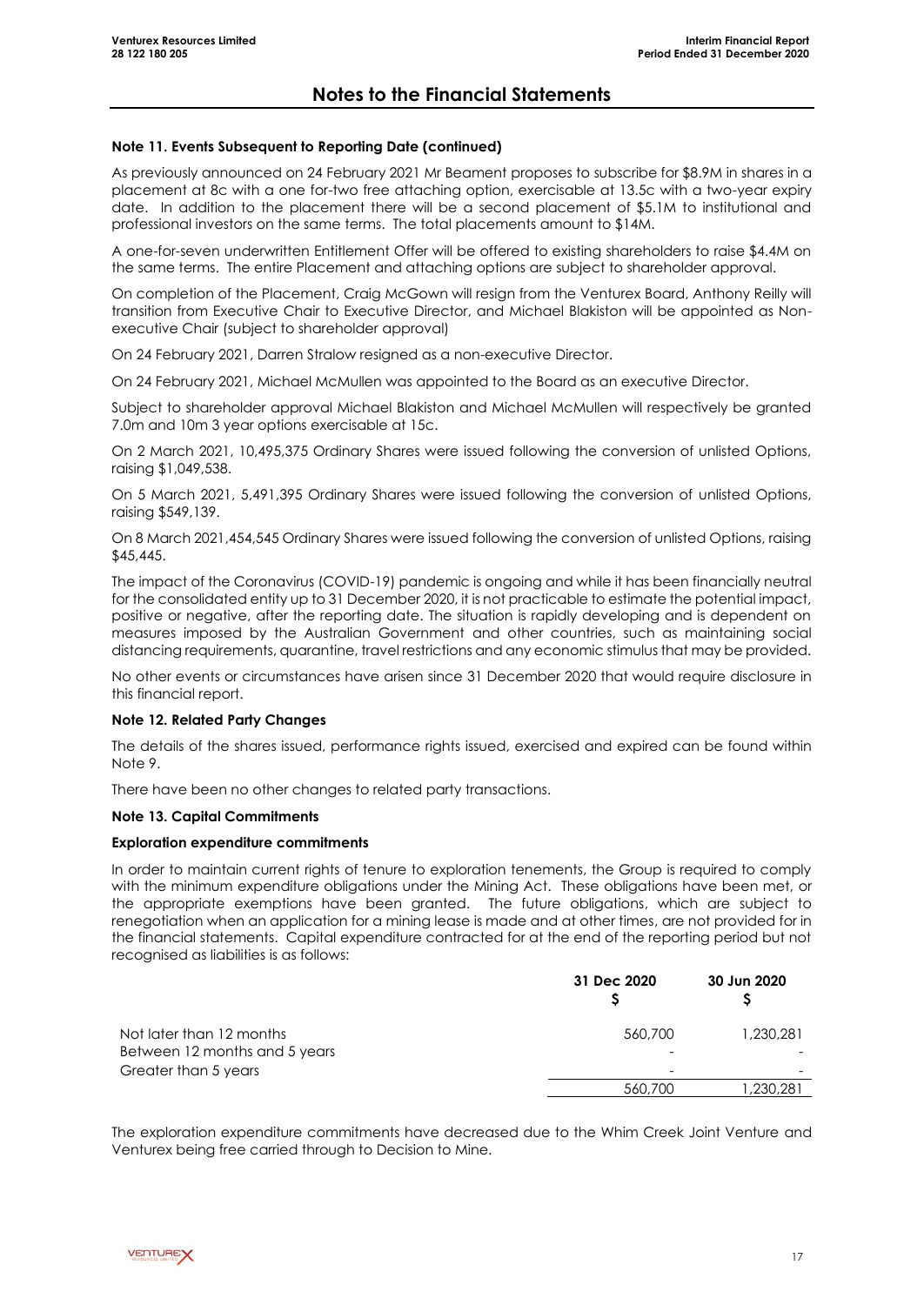### **Note 14. Contingent Liabilities**

The Group's contingencies that have changed during the reporting period are as follows:

The following contingent liability has been included in the Whim Creek Joint Venture. When ANX obtains an 80% interest, they will assume all liability with the Aeris Contract detailed below. As at 31 December 2020, there are no changes to this contingent liability as ANX has a 40% interest. Subsequent to the reporting period ANX has assumed 100% of this contingent liability, as per the JV agreement announcement on 21 July 2020.

➢ The acquisition of Venturex Pilbara Pty Ltd on 1 February 2010, resulted in Venturex including as part of the purchase consideration a contingent liability. This is based upon an announcement of the Company's intention to commence mining operations on any of the tenements held by Venturex or its related bodies corporate, within 100 kilometres of Whim Creek. Venturex will issue such number of shares equal to \$3,000,000 divided by the 30-day volume weighted average trading price of the Company's shares trading on the ASX over the period ending on the day immediately prior to any announcement of the intention to commence mining operations by the Company. This is subject to receipt of all necessary Shareholder approvals. If approval is not obtained, Venturex will instead pay the amount of \$3,500,000 cash. A deed of variation was entered into and a royalty is payable of \$30 per tonne of contained Copper Metal for any additional material added to the Heap Leach Dumps after 1 March 2016.

The following contingent liabilities have been included in the Whim Creek Joint Venture. As at 31 December 2020, ANX has assumed 40% of these contingent liabilities. Subsequent to the reporting period ANX has assumed 80% of these contingent liabilities, as per the JV agreement announcement on 21 July 2020.

- ➢ As part of the termination of a Joint Venture Agreement, Venturex granted a royalty of 2.4% of the total value of minerals mined from the Liberty Indee tenements. The total value of minerals is to be calculated in accordance with the Mining Act and by the Department of Mines, Industry Regulation and Safety to calculate the State Royalty.
- ➢ As part of a Partial Surrender Agreement a royalty of 4% on net smelter return (Au and Ag) is payable for M47/443.
- ➢ As part of a Sale and Option Agreement a royalty of 2.5% of net profit on production greater than1mt of ore is payable for M47/323 & M 47/324.

There have been no other changes in contingent liabilities since the last annual reporting period.

### **Note 15. Dividends**

The Directors did not pay or declare any dividends during the half year ended 31 December 2020.

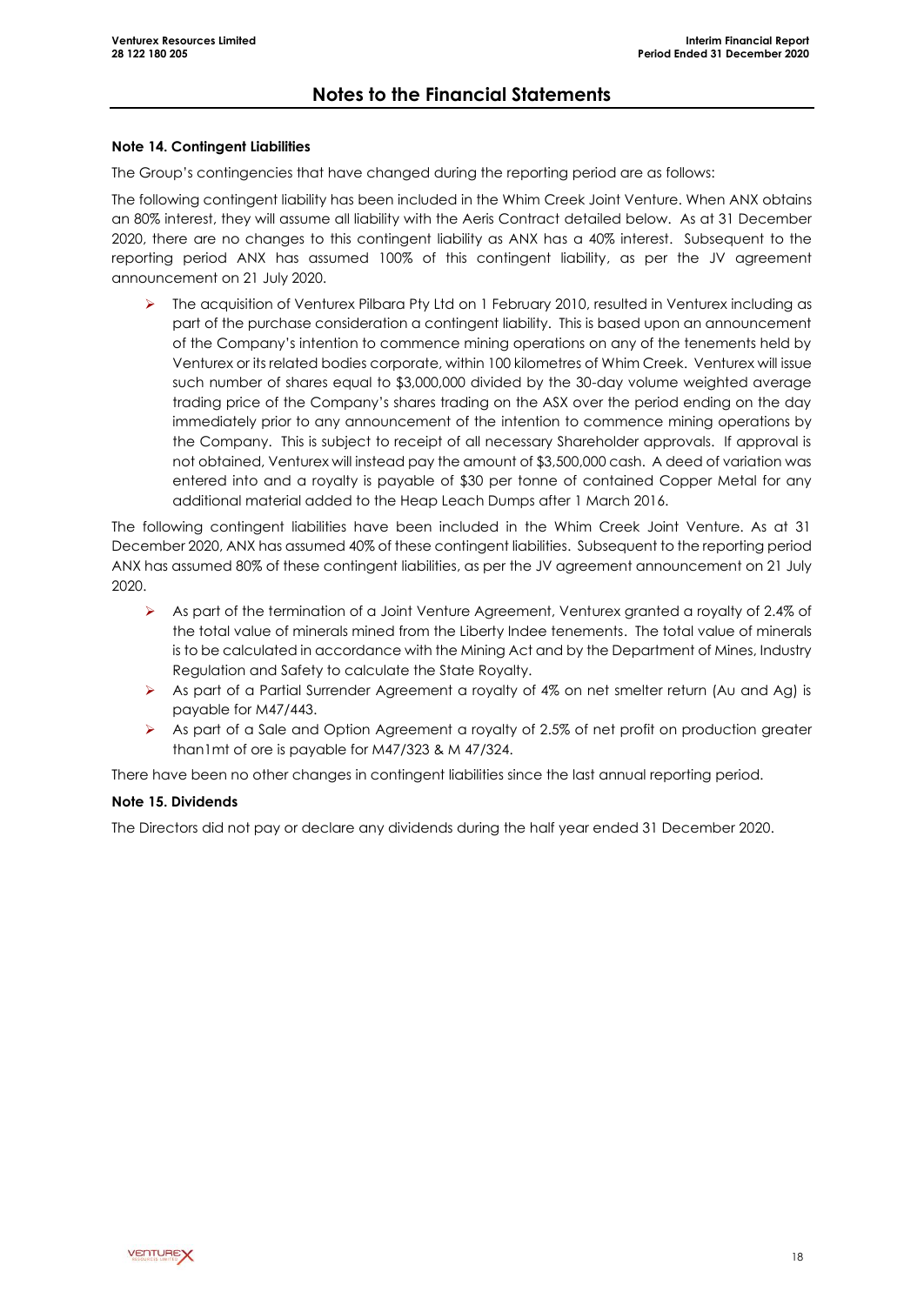In the opinion of the Directors' of Venturex Resources Limited:

- 1. The consolidated interim financial statements and notes, as set out on pages 5 to 18 are in accordance with the *Corporations Act 2001*, including:
	- (a) complying with *Accounting Standards*, the *Corporations Regulations 2001* and other mandatory professional reporting requirements; and
	- (b) giving a true and fair view of the Group's financial position as at 31 December 2020 and of its performance for the half year ended on that date.
- 2. there are reasonable grounds to believe that the Group will be able to pay its debts as and when they become due and payable.

This declaration is made in accordance with a resolution of the Board of Directors.

**Anthony Reilly Executive Director**

Dated: 15 March 2021

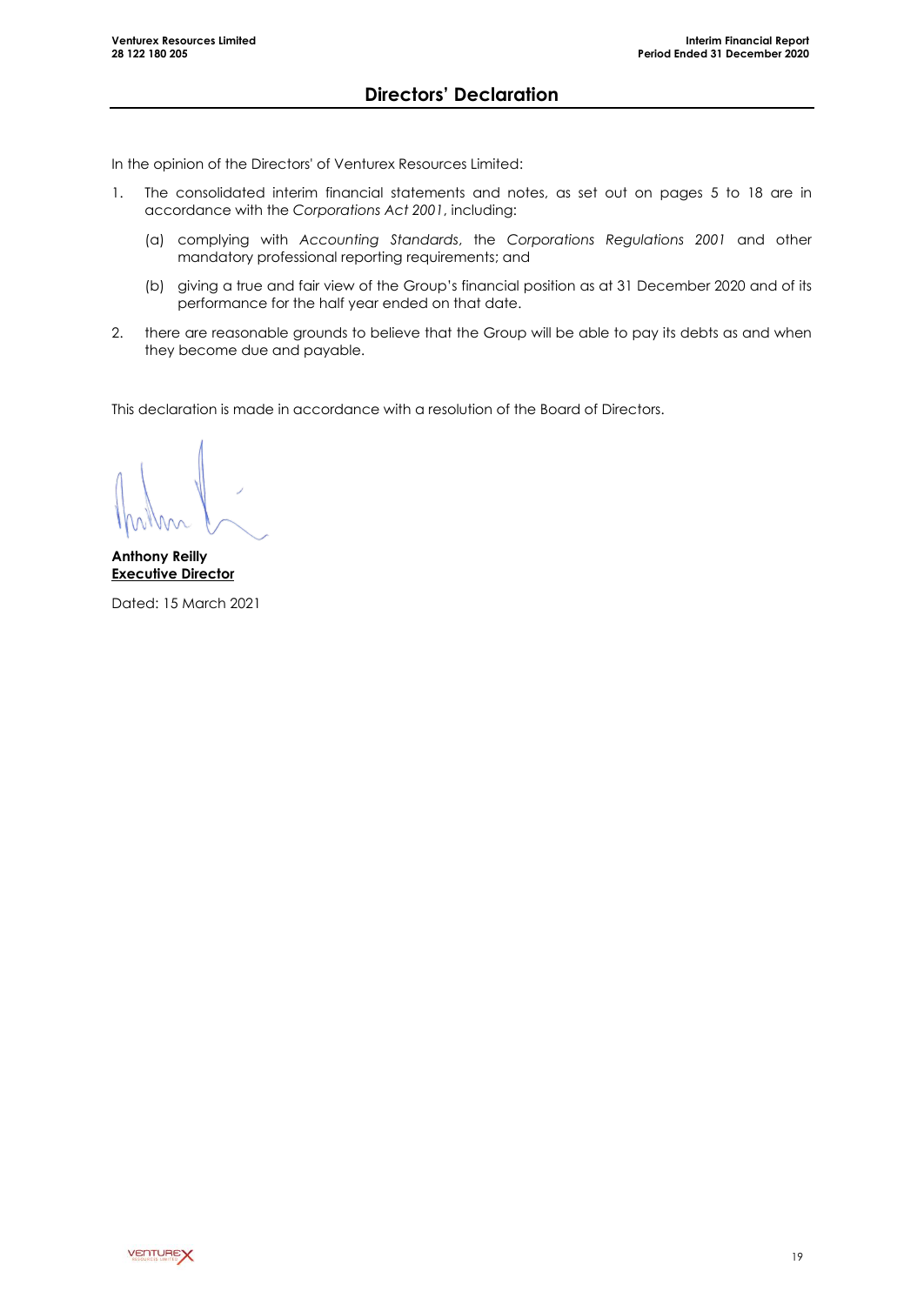

38 Station Street Subiaco, WA 6008 PO Box 700 West Perth WA 6872 Australia

## **INDEPENDENT AUDITOR'S REVIEW REPORT**

To the members of Venturex Resources Limited

## **Report on the Half-Year Financial Report**

### **Conclusion**

We have reviewed the half-year financial report of Venturex Resources Limited (the Company) and its subsidiaries (the Group), which comprises the consolidated statement of financial position as at 31 December 2020, the consolidated statement of profit or loss and other comprehensive income, the consolidated statement of changes in equity and the consolidated statement of cash flows for the halfyear ended on that date, a summary of significant accounting policies and other explanatory information, and the directors' declaration.

Based on our review, which is not an audit, we have not become aware of any matter that makes us believe that the accompanying half-year financial report of the Group does not comply with the *Corporations Act 2001* including:

- (i) Giving a true and fair view of the Group's financial position as at 31 December 2020 and of its financial performance for the half-year ended on that date; and
- (ii) Complying with Accounting Standard AASB 134 *Interim Financial Reporting* and the *Corporations Regulations 2001.*

### **Basis for conclusion**

We conducted our review in accordance with ASRE 2410 *Review of a Financial Report Performed by the Independent Auditor of the Entity*. Our responsibilities are further described in the *Auditor's Responsibilities for the Review of the Financial Report* section of our report. We are independent of the Company in accordance with the auditor independence requirements of the *Corporations Act 2001* and the ethical requirements of the Accounting Professional and Ethical Standards Board's APES 110 *Code of Ethics for Professional Accountants (including Independence Standards)* (the Code) that are relevant to the audit of the annual financial report in Australia. We have also fulfilled our other ethical responsibilities in accordance with the Code.

We confirm that the independence declaration required by the *Corporations Act 2001* which has been given to the directors of the Company, would be the same terms if given to the directors as at the time of this auditor's review report.

### **Responsibility of the directors for the financial report**

The directors of the company are responsible for the preparation of the half-year financial report that gives a true and fair view in accordance with Australian Accounting Standards and the *Corporations Act 2001* and for such internal control as the directors determine is necessary to enable the preparation of the half-year financial report that is free from material misstatement, whether due to fraud or error.